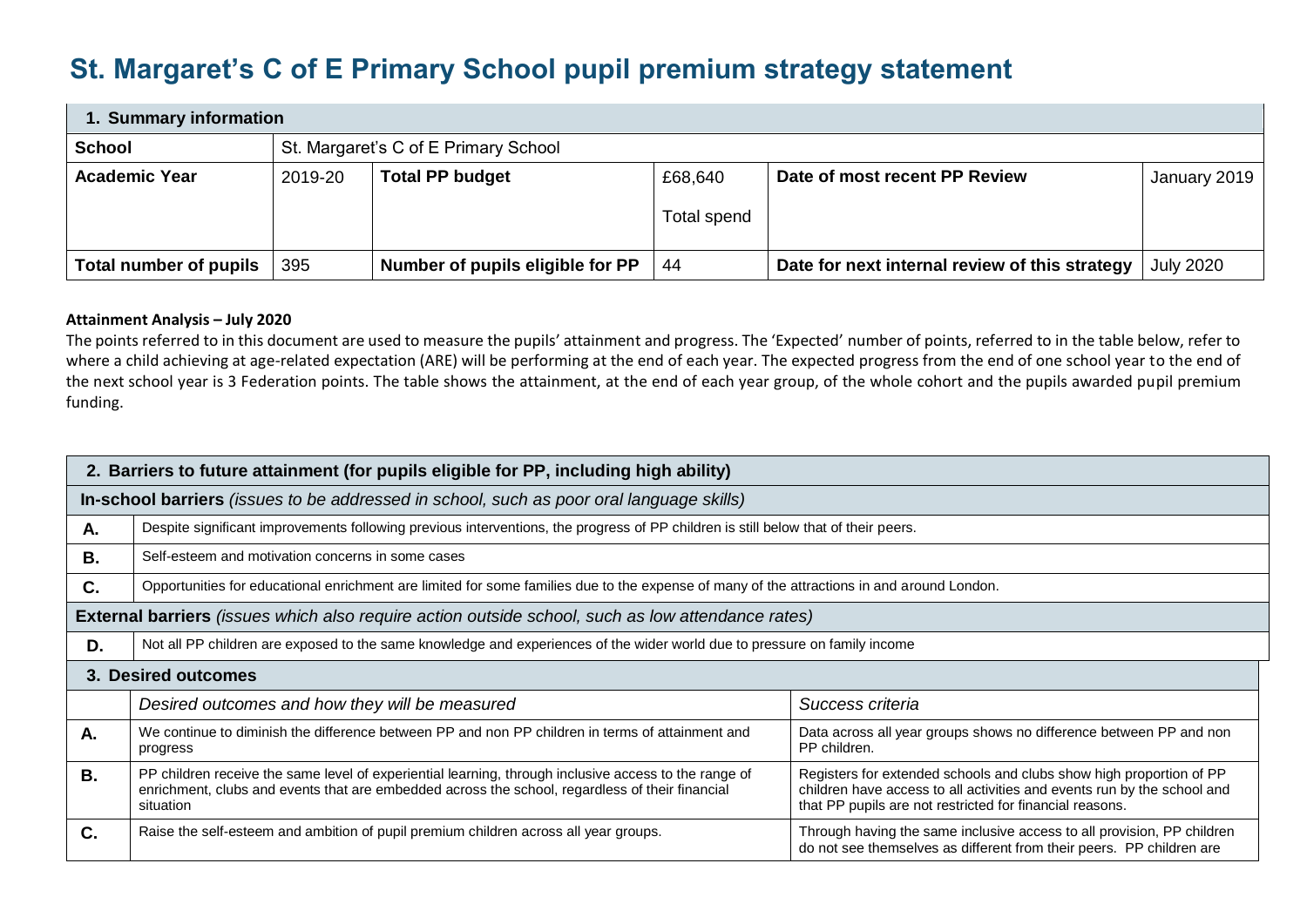|                                                                                                                                           | keen and excited to learn and recognise the opportunities an excellent<br>education can provide.                                                                                                                                                                                                             |
|-------------------------------------------------------------------------------------------------------------------------------------------|--------------------------------------------------------------------------------------------------------------------------------------------------------------------------------------------------------------------------------------------------------------------------------------------------------------|
| Higher attaining Pupil Premium children are afforded the same opportunities as their peers and have<br>raised ambitions for their futures | HA PP pupils are exposed to higher education institutions in order that<br>they recognise what they can achieve through an excellent education.<br>They are challenged and are afforded opportunities to debate, question<br>and investigate in order to develop their skills, independence and<br>ambition. |

## **4. Planned expenditure**

**Academic year 2019-20**

The three headings below enable schools to demonstrate how they are using the pupil premium to improve classroom pedagogy, provide targeted support and support whole school strategies.

### **i. Quality of teaching for all**

| <b>Desired outcome</b>                                                                                                                                 | Chosen action /<br>approach                                                                                                                                                                                                                                                                                                                                                                                                          | What is the evidence and<br>rationale for this choice?                                                                                                                                                                                                                                                                                                                                                                                                                                                                                                                                                                                                                                        | How will you ensure it is<br>implemented well?                                                                                                                                                                                                                                                                                                                                                                                   | <b>Staff lead</b> | When will you review<br>implementation?                                                                                                                                                                                                                                                                                                                                                                                                                                                                                                                                                                                                                                                                                                                                                                                                                                                                        |
|--------------------------------------------------------------------------------------------------------------------------------------------------------|--------------------------------------------------------------------------------------------------------------------------------------------------------------------------------------------------------------------------------------------------------------------------------------------------------------------------------------------------------------------------------------------------------------------------------------|-----------------------------------------------------------------------------------------------------------------------------------------------------------------------------------------------------------------------------------------------------------------------------------------------------------------------------------------------------------------------------------------------------------------------------------------------------------------------------------------------------------------------------------------------------------------------------------------------------------------------------------------------------------------------------------------------|----------------------------------------------------------------------------------------------------------------------------------------------------------------------------------------------------------------------------------------------------------------------------------------------------------------------------------------------------------------------------------------------------------------------------------|-------------------|----------------------------------------------------------------------------------------------------------------------------------------------------------------------------------------------------------------------------------------------------------------------------------------------------------------------------------------------------------------------------------------------------------------------------------------------------------------------------------------------------------------------------------------------------------------------------------------------------------------------------------------------------------------------------------------------------------------------------------------------------------------------------------------------------------------------------------------------------------------------------------------------------------------|
| All pupils achieve at ARE<br>or above<br>We continue to diminish<br>the differences in<br>attainment and progress<br>between PP and non PP<br>children | Streaming (not<br>completely funded by<br>PP grant)<br>Provision mapping to<br>identify the needs of<br>the pupils.<br>Implementation of PP<br>Intervention groups for<br>PP children identified<br>as below $ARE -$<br>including Maths<br>focused (TT Rockstars)<br>interventions, Reading<br>and grammar focus<br>(Fresh Start)<br>interventions and a<br>funded offering of<br>Saturday + and<br>Saturday achievement<br>schools. | Streaming has been successful in<br>the past year at St. Margaret's<br>and across the MAT. It ensures<br>children are taught in smaller<br>groups, with accurately pitched<br>work, enabling pupils to get more<br>focussed and individual attention.<br>Streams to be covered by<br>qualified teachers and in most<br>cases, Senior Leaders, using<br><b>Quality First Teaching.</b><br>Focused interventions, enable<br>children to close any gaps they<br>may have in their learning, by<br>more regular practice and smaller<br>ratios of adult to child for more<br>focused learning. In the past, this<br>has proven to be beneficial in<br>enabling pupils to achieve ARE or<br>above. | Learning walks, formal teaching and<br>learning reviews, book looks,<br>planning reviews, data analysis.<br>The PP lead will focus specifically<br>on the data for PP children, which is<br>tracked throughout the year and<br>reported to Governors and<br>standards board (directors).<br>Continual review and adaptation of<br>provision by PP lead and Head<br>teacher termly, following<br>assessment and analysis of data. | <b>SLT</b>        | Formal review July 2020:<br><b>Boosters</b><br>Reading, writing and maths boosters were on<br>offer for all Year 6 PP students from autumn to<br>summer. Y6 teachers, DHTs and HT all took<br>classes after school to close gaps and bring<br>about accelerated progress. Morning maths<br>boosters were set up for PP students and those<br>pupils who needed to further improve their<br>arithmetic skills. Booster were consistently well<br>attended and brought about a continuation of<br>the three-year upward data trend in reading,<br>writing and maths for our PP students. Y6 PP<br>students' attainment levels are mostly in line<br>with their peers and in maths exceed the<br>expected level.<br>In the spring term, our AHT and the Y2 teacher<br>led after school writing and maths boosters for<br>the most vulnerable PP students which enabled<br>them to close the gap with their peers. |
|                                                                                                                                                        | In addition, boosters<br>led by subject leaders<br>and Senior Leaders will<br>be offered to help raise<br>attainment, across the<br>year, with review and<br>adaptation to suit the                                                                                                                                                                                                                                                  | Quality First Teaching, using after<br>school boosters in Reading,<br>Writing and Maths has been<br>proven to improve the quality and<br>depth of understanding in our<br>school of targeted pupils.                                                                                                                                                                                                                                                                                                                                                                                                                                                                                          |                                                                                                                                                                                                                                                                                                                                                                                                                                  |                   | Predicted grades show that before lockdown,<br>those students were projected to be working at<br>age related expectations by the end of the year.<br>Streams<br>Streams have been successful across the year<br>groups with Y6 and Y2 having an additional<br>teacher in the morning sessions to take core                                                                                                                                                                                                                                                                                                                                                                                                                                                                                                                                                                                                     |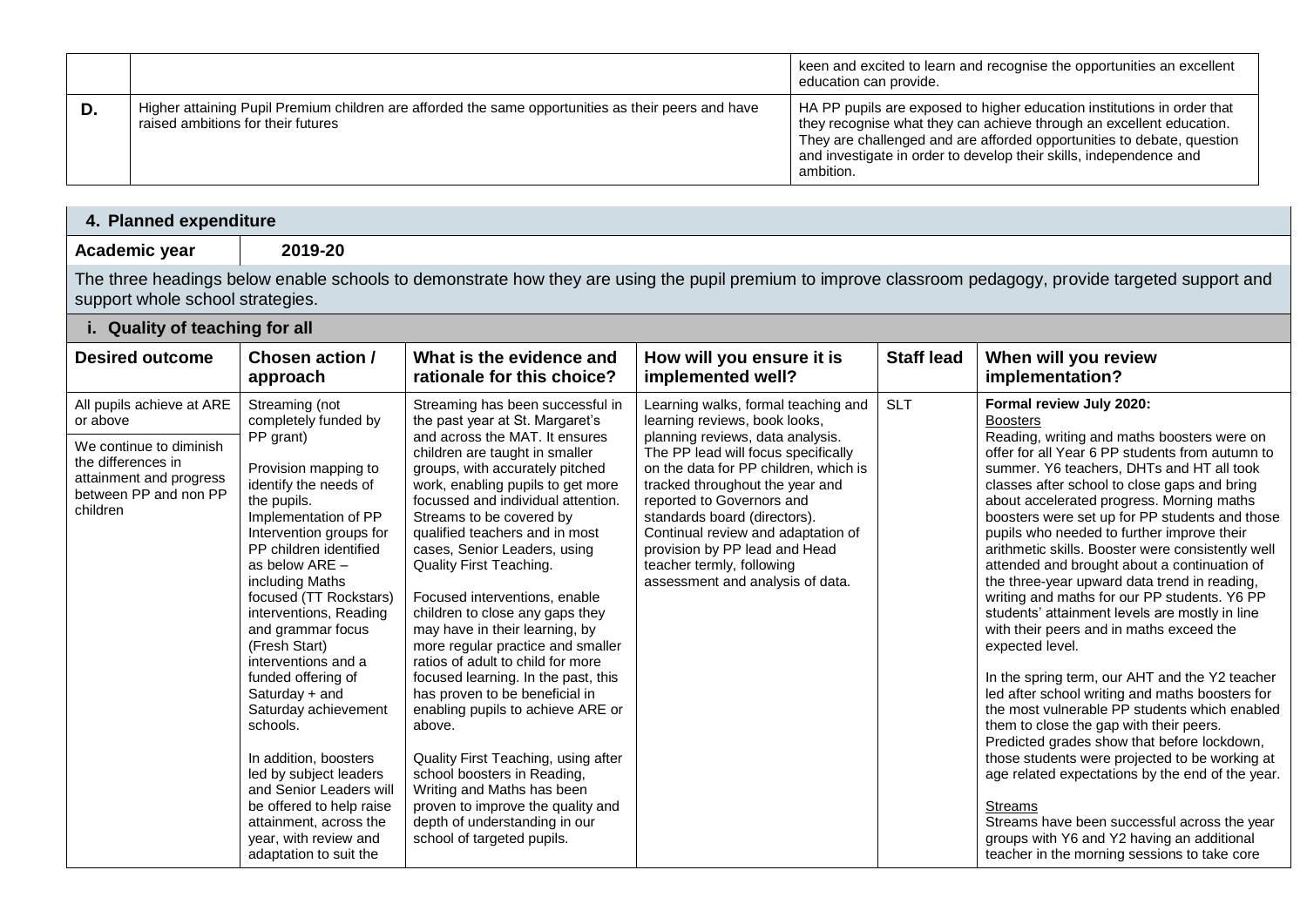| needs of the pupils.<br>(Reading, Writing and<br>Maths). These boosters<br>will continue and evolve<br>into Easter school<br>boosters, targeting year<br>6 and year 2 children. |  | subjects. In Y2, our most experienced teacher<br>has supported the most disadvantaged<br>students in small groups which resulted in those<br>pupils making rapid progress. In Y6, the DHTs<br>supported GDS PP group of children and the<br>HT and EP worked with the lower attaining PP<br>children in maths, reading and writing. Streams<br>and additional teacher capacity has greatly<br>impacted on attainment levels for PP students<br>as most children were working in line with their<br>peers before lockdown and were predicted age<br>related grades by their teachers.                                                                                                                   |
|---------------------------------------------------------------------------------------------------------------------------------------------------------------------------------|--|--------------------------------------------------------------------------------------------------------------------------------------------------------------------------------------------------------------------------------------------------------------------------------------------------------------------------------------------------------------------------------------------------------------------------------------------------------------------------------------------------------------------------------------------------------------------------------------------------------------------------------------------------------------------------------------------------------|
|                                                                                                                                                                                 |  | Interventions<br>In the afternoons, DHTs worked with individual<br>Y6, 5 and 4 pupils to review learning outcomes<br>in books and address misconceptions. DHTs<br>also supported writing in RE and topic for year<br>5 and 6 students. Our most experienced Y2<br>teacher supported disadvantaged students in<br>Y1 and 2 ensuring misconceptions were<br>immediately remedied. Our phonics expert led<br>short intense top up phonics sessions for those<br>pupils in Y1 and 2 who were at risk of not<br>passing the test. The sessions were deemed<br>highly effective and these pupils made swift<br>progress in phonics as a direct consequence of<br>the interventions.                          |
|                                                                                                                                                                                 |  | <b>Saturday Plus</b><br>Every Saturday from 9.00-15.00 (until<br>lockdown), PP students from Y3, 4 and 5 were<br>picked up to attend Saturday school in E17.<br>Here specialist teachers worked in small groups<br>to further improve reading, writing and maths<br>skills in a more informal setting. Pupils were<br>invited on trips into London, visit restaurants,<br>learn cooking skills and walk alpacas. Highly<br>engaged pupils were able to transfer their<br>enthusiasm into school based learning and<br>count on their experiences to overcome barriers<br>to learning in school. Parents contributed £1.75<br>per session whilst the rest of the cost were<br>subsidised by the school. |
|                                                                                                                                                                                 |  | Achievement school<br>Every Saturday (until lockdown), Y6 teachers,<br>DHTs and the HT supported PP students on<br>Saturday to further boost their core learning<br>skills and prepare them for secondary school.                                                                                                                                                                                                                                                                                                                                                                                                                                                                                      |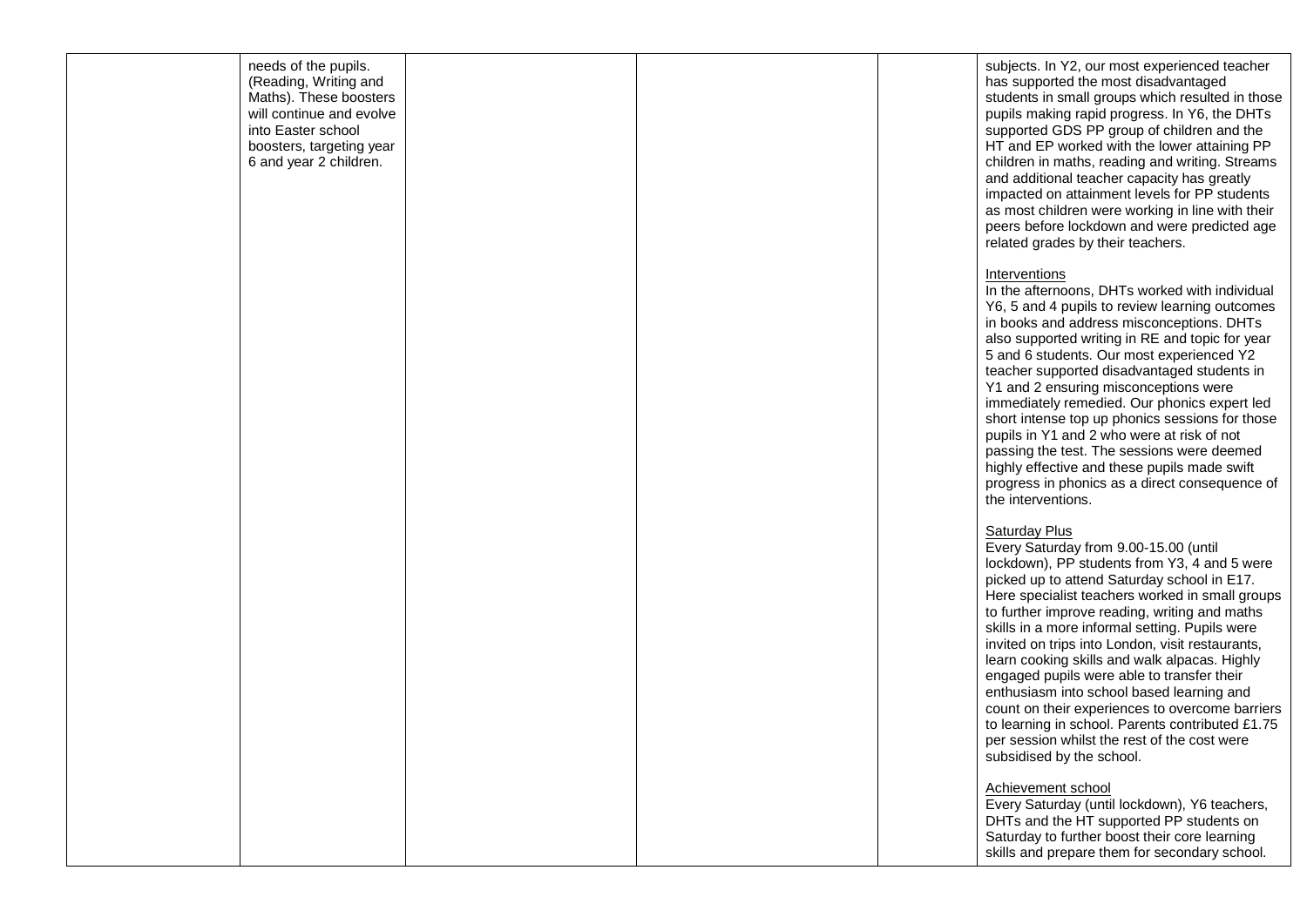|  |  |                            | Saturday school was incredibly well attended<br>and over 25 pupils (inc. PP) consistently<br>attended. Specially planned lessons and<br>resources were made use of to consolidate<br>prior learning. Achievement school had a<br>significant impact on pupil outcomes as data<br>shows that most children attending school were<br>graded EXS or GDS by their teachers for the<br>end of the year predicted grades. Achievement<br>school was offered to our Y6 PP students for<br>free including drinks and snacks.<br>Easter school and May half term<br>During the duration of the Easter break, we kept<br>our school open for key worker children and our<br>most vulnerable students including PP. Trained<br>teachers and SLT offered expert lessons and<br>less formal activities (cooking, art, clay,<br>gardening, sports) were planned to engage and<br>motivate pupils. Outcomes show that those<br>children who continued to attend school during<br>lockdown and Easter made progress in line with<br>expectations. |
|--|--|----------------------------|-----------------------------------------------------------------------------------------------------------------------------------------------------------------------------------------------------------------------------------------------------------------------------------------------------------------------------------------------------------------------------------------------------------------------------------------------------------------------------------------------------------------------------------------------------------------------------------------------------------------------------------------------------------------------------------------------------------------------------------------------------------------------------------------------------------------------------------------------------------------------------------------------------------------------------------------------------------------------------------------------------------------------------------|
|  |  | <b>Total budgeted cost</b> | Stream/booster & intervention teachers<br>£62538<br>Saturday school $+$ = £9883<br>Saturday Achievement school: £9523<br>Easter School $pp = £1650$<br>May half term $pp = EY6$ & Y2 £825<br>Summer School: £13,994<br><b>Total: £108179</b>                                                                                                                                                                                                                                                                                                                                                                                                                                                                                                                                                                                                                                                                                                                                                                                      |

| <b>Targeted support</b><br>Îİ.                                                                                                                                                                                                      |                                                                                                                                                                                                       |                                                                                                                                                                                                                                                                                                                                                        |                                                                                                                                                                                                                                                                                                                                                                  |                                          |                                                                                                                                                                                                                                                                                                                                                 |
|-------------------------------------------------------------------------------------------------------------------------------------------------------------------------------------------------------------------------------------|-------------------------------------------------------------------------------------------------------------------------------------------------------------------------------------------------------|--------------------------------------------------------------------------------------------------------------------------------------------------------------------------------------------------------------------------------------------------------------------------------------------------------------------------------------------------------|------------------------------------------------------------------------------------------------------------------------------------------------------------------------------------------------------------------------------------------------------------------------------------------------------------------------------------------------------------------|------------------------------------------|-------------------------------------------------------------------------------------------------------------------------------------------------------------------------------------------------------------------------------------------------------------------------------------------------------------------------------------------------|
| <b>Desired outcome</b>                                                                                                                                                                                                              | <b>Chosen</b><br>action/approach                                                                                                                                                                      | What is the evidence and<br>rationale for this choice?                                                                                                                                                                                                                                                                                                 | How will you ensure it is<br>implemented well?                                                                                                                                                                                                                                                                                                                   | <b>Staff lead</b>                        | When will you review<br>implementation?                                                                                                                                                                                                                                                                                                         |
| PP children receive the<br>same level of<br>experiential learning,<br>through inclusive access<br>to the range of<br>enrichment, clubs and<br>events that are<br>embedded across the<br>school, regardless of<br>financial reasons. | Use PP funding,<br>where applicable, to<br>enable children to<br>access the extra<br>curriculum events and<br>extended school<br>services we provide.<br>including: Smarties,<br>Football, Athletics, | Evidence shows exposure to<br>sporting, artistic and musical<br>activities raises attainment.<br>Providing exposure to sporting.<br>musical and artistic events that they<br>might not otherwise get to<br>experience will ensure inclusivity<br>and shared experience, which will<br>lead to a greater depth of<br>knowledge, vocabulary and relation | Extended schools lead and PP co-<br>ordinator to arrange for PP children<br>to be provided and where<br>necessary, funded to take part in<br>the same access of a range of<br>enrichment, clubs and events, PP<br>lead to monitor registers with<br>regards to attendance of PP pupils.<br>Have conversations to encourage<br>parents of PP children who are not | <b>SLT</b><br><b>ESS Lead</b><br>PP Lead | Formal review July 2020:<br>Extra-curricular activities:<br>The take up of extended services and<br>clubs has been particularly high this year<br>with many of our PP attending clubs. A<br>wide range of offers resulted in clubs<br>being oversubscribed.<br>Upper KS2 PP students were invited to<br>join the school choir which resulted in |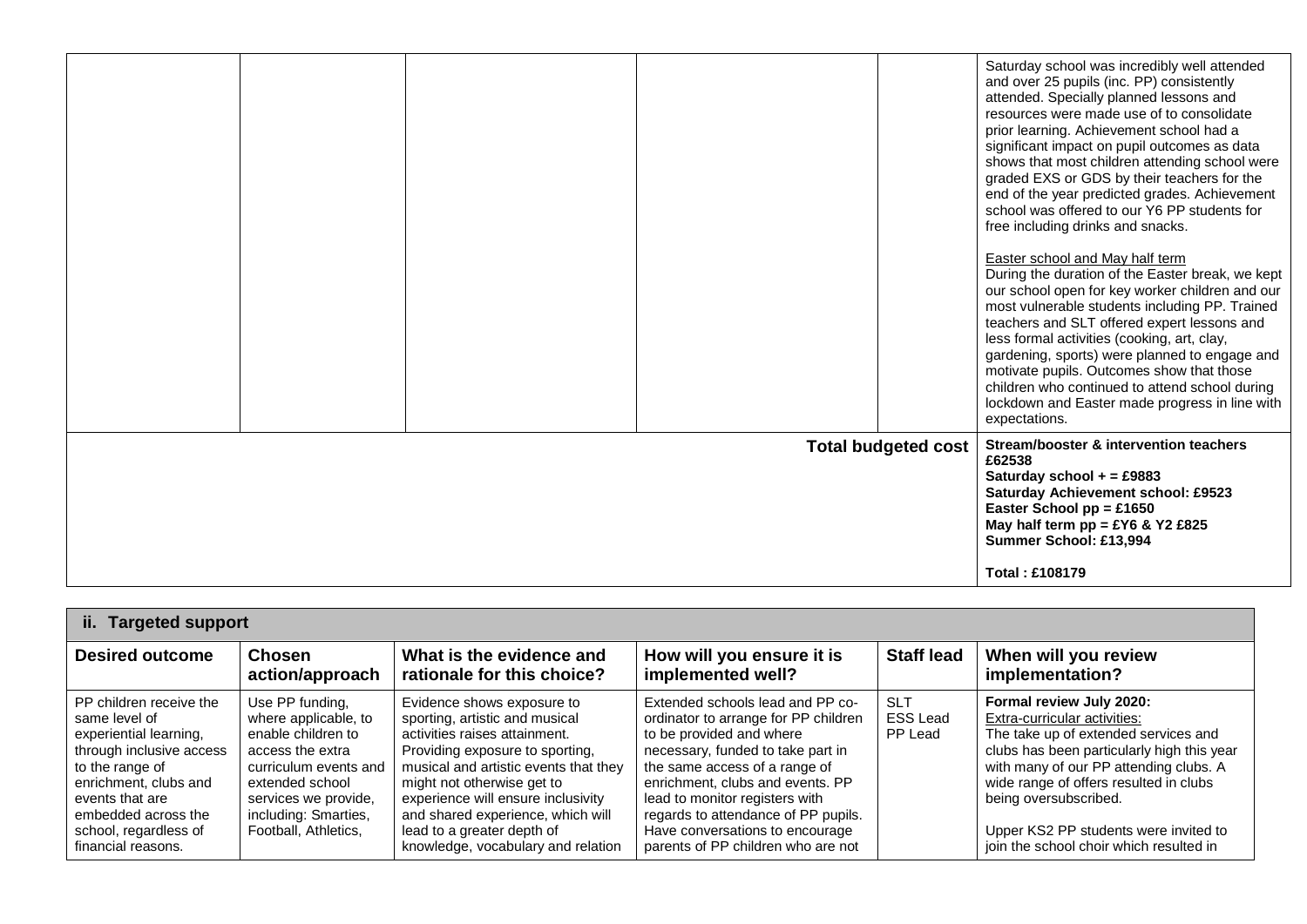|                                                                                                                                 | Martial Arts, Chess<br>and Computing club.                                                                                                                                                                                                                                                                                                                                   | to the topics and experiences that<br>are vital to child development.                                                                                                                                                                                                                                                                                                                                                                                                                                                | accessing this provision. Ensure<br>that PP children do not miss out on<br>trips due to financial reasons.                                                                                                                                                                                                                                                                                                                                 |         | them performing to an audience at the O2<br>theatre. Pupils then applied their singing<br>skills by leading whole school singing<br>assemblies. Performing with the choir<br>resulted in pupils feeling confident,<br>engaged and having a sense of pride<br>which transferred to other areas of the<br>curriculum and created a love for<br>learning.                                                                                                                                                                                                                                                                                                                                                                                          |
|---------------------------------------------------------------------------------------------------------------------------------|------------------------------------------------------------------------------------------------------------------------------------------------------------------------------------------------------------------------------------------------------------------------------------------------------------------------------------------------------------------------------|----------------------------------------------------------------------------------------------------------------------------------------------------------------------------------------------------------------------------------------------------------------------------------------------------------------------------------------------------------------------------------------------------------------------------------------------------------------------------------------------------------------------|--------------------------------------------------------------------------------------------------------------------------------------------------------------------------------------------------------------------------------------------------------------------------------------------------------------------------------------------------------------------------------------------------------------------------------------------|---------|-------------------------------------------------------------------------------------------------------------------------------------------------------------------------------------------------------------------------------------------------------------------------------------------------------------------------------------------------------------------------------------------------------------------------------------------------------------------------------------------------------------------------------------------------------------------------------------------------------------------------------------------------------------------------------------------------------------------------------------------------|
|                                                                                                                                 |                                                                                                                                                                                                                                                                                                                                                                              |                                                                                                                                                                                                                                                                                                                                                                                                                                                                                                                      |                                                                                                                                                                                                                                                                                                                                                                                                                                            |         | Violin:<br>Year 4 and Year 5 students were offered<br>weekly violin lessons free of cost to them.<br>The school paid for a professional violin<br>teacher to teach basic playing skills to<br>pupils. PP pupils in particular benefitted<br>greatly as this was an experience they<br>would not usually have. Children were<br>able to name parts of the violin, how to<br>make a sound and how to hold the violin.<br>Some children decided to take up<br>personal violin lessons as a result of the<br>offer.<br>External clubs such as martial arts, chess<br>and archery were particularly successful.<br>For example, some of our PP pupils who<br>attended the weekly chess club<br>subsequently taught their peers how to<br>play chess. |
| Higher attaining Pupil                                                                                                          | Following the success                                                                                                                                                                                                                                                                                                                                                        | The Brilliant Club is an award-                                                                                                                                                                                                                                                                                                                                                                                                                                                                                      | Benchmarking of opinions and                                                                                                                                                                                                                                                                                                                                                                                                               | Head    | Formal review July                                                                                                                                                                                                                                                                                                                                                                                                                                                                                                                                                                                                                                                                                                                              |
| Premium children are<br>afforded the same<br>opportunities as their<br>peers and have raised<br>ambitions for their<br>futures. | of last year's Brilliant<br>Club - Years 5/6, we<br>will be capitalising on<br>this fantastic<br>opportunity again.<br>Visit to a prestigious<br>university, raising<br>career choices and<br>aspirations for the<br>future.<br>Local visit to London<br>Lawyers Firm to gain<br>vital experience of the<br>workplace and to<br>raise the aspirations<br>pupils to aim high. | winning charity that exists to<br>increase the number of pupils from<br>under-represented backgrounds<br>progressing to highly-selective<br>universities. We do this by<br>mobilising the PhD community to<br>share its academic expertise with<br>state schools.<br>To raise aspirations and to provide<br>ongoing<br>motivation for high achieving PP<br>pupils aiming for ambitious future<br>careers.<br>Enable PP children to recognise the<br>range of careers that exist -<br>encouraging them to consider at | understanding of furthering<br>education and the world of work<br>before and after this project.<br>Review of trips and evaluation of the<br>impact will be carried out, as well as<br>a presentation and an opportunity<br>for a child led assembly and display<br>sharing the aspirations of the<br>attending pupils.<br>PP lead to arrange Brilliant Club<br>subscription and to use own<br>contacts to arrange law firm<br>experience. | PP Lead | Brilliant club:<br>Twelve higher attaining pupils were<br>invited to register and enrol with the<br>Brilliant club.<br>Early in the autumn term, twelve upper<br>key stage 2 PP students were able to visit<br>a well-established law firm and meet<br>some young solicitors and lawyers to<br>discuss aspects of law, find out about the<br>study path to become a lawyer, consider<br>aspirations and cultural backgrounds. The<br>children were inspired to learn what they<br>needed to do in order to study law and<br>how the law forms part of our British<br>Values. After the visit, a handful of<br>students said that they would like to                                                                                             |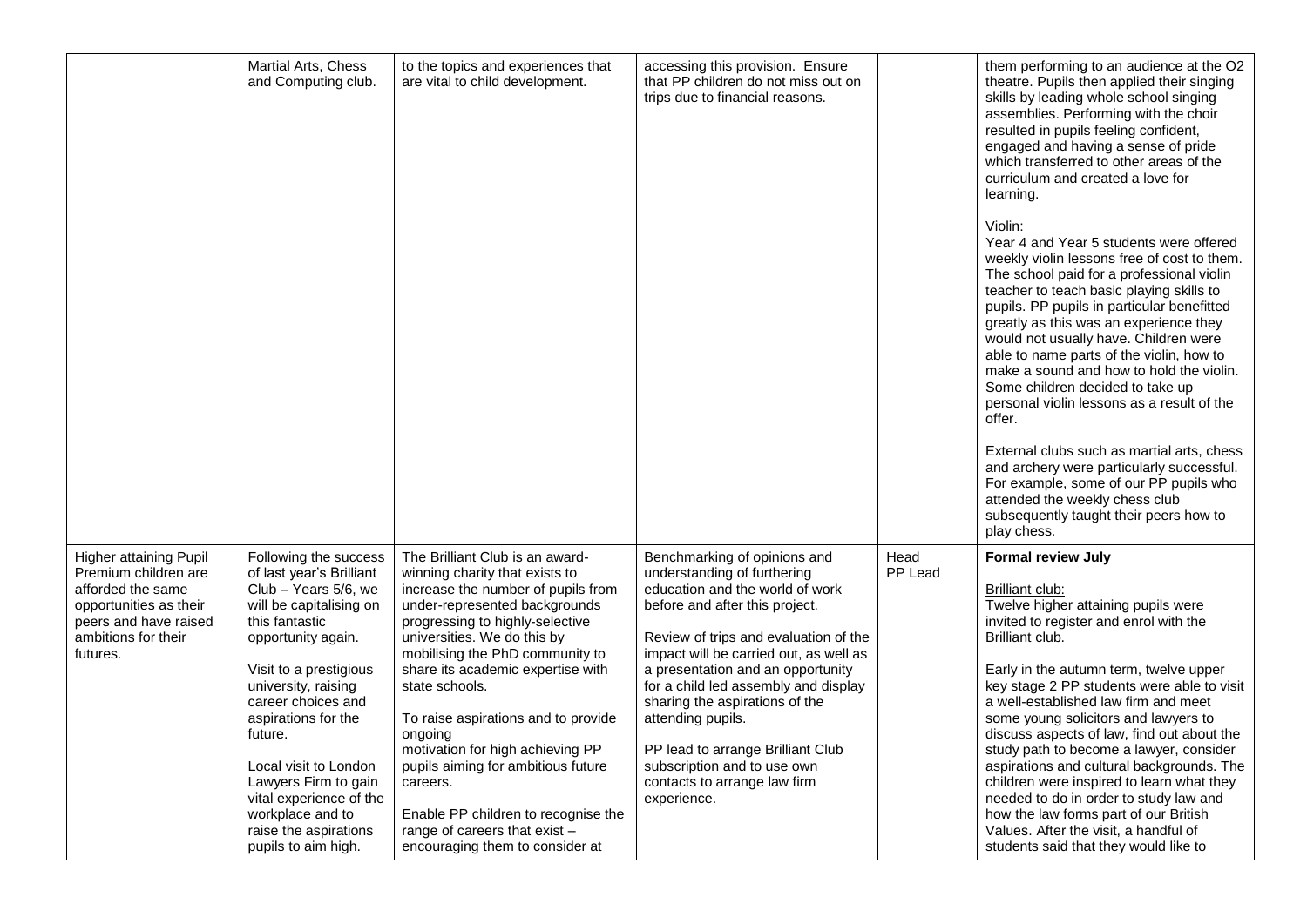|                                                                                                                                                                      |                                                                                                                                                                                                                                                                                                                                                                                                                                                                                                                                                        | employment opportunities outside of<br>their immediate location and<br>recognise the role of education in<br>being able to realise such career<br>goals.                                                                                                                                                                                                                                                                                                                                                                                                                                                                                                                                                                                                                                             |                                                                                                                                                                                                                                                                                                                                                                                                                                                                                                       |                                          | become lawyers and they were able to<br>explain to their peers and their teachers<br>what they would need to do to study law.<br>Due to the lockdown, the planned trip to<br>Oxford university and visits by<br>professionals had to be cancelled.                                                                                                                                                                                                                                                                                                                                                                                                                                                                                                                                                                                                                                                                                                                                                                                                                                                                                                                                                                                                                                                                                                                                                                                                                                                                                                                                                                                                                                                 |
|----------------------------------------------------------------------------------------------------------------------------------------------------------------------|--------------------------------------------------------------------------------------------------------------------------------------------------------------------------------------------------------------------------------------------------------------------------------------------------------------------------------------------------------------------------------------------------------------------------------------------------------------------------------------------------------------------------------------------------------|------------------------------------------------------------------------------------------------------------------------------------------------------------------------------------------------------------------------------------------------------------------------------------------------------------------------------------------------------------------------------------------------------------------------------------------------------------------------------------------------------------------------------------------------------------------------------------------------------------------------------------------------------------------------------------------------------------------------------------------------------------------------------------------------------|-------------------------------------------------------------------------------------------------------------------------------------------------------------------------------------------------------------------------------------------------------------------------------------------------------------------------------------------------------------------------------------------------------------------------------------------------------------------------------------------------------|------------------------------------------|----------------------------------------------------------------------------------------------------------------------------------------------------------------------------------------------------------------------------------------------------------------------------------------------------------------------------------------------------------------------------------------------------------------------------------------------------------------------------------------------------------------------------------------------------------------------------------------------------------------------------------------------------------------------------------------------------------------------------------------------------------------------------------------------------------------------------------------------------------------------------------------------------------------------------------------------------------------------------------------------------------------------------------------------------------------------------------------------------------------------------------------------------------------------------------------------------------------------------------------------------------------------------------------------------------------------------------------------------------------------------------------------------------------------------------------------------------------------------------------------------------------------------------------------------------------------------------------------------------------------------------------------------------------------------------------------------|
| To participate in a<br>number of extra trips<br>linked to topics in each<br>year group so that<br>children have a<br>more detailed knowledge<br>of the subject area. | To provide new<br>experiences<br>and opportunities for<br><b>PP</b><br>children linked closely<br>to the curriculum<br>within each year<br>group.<br>Proposed trips<br>relating to topics,<br>(funding PP children):<br>Day trip to Flanders<br>Fields, Belgium or<br>France - D day<br>memorials, linked to<br><b>British History and</b><br>French curriculum.<br><b>Greek Restaurant</b><br>trip.<br>Seaside trip. Madame<br>Tussauds trip.<br>Invitation of History<br>company to do<br>themed day on<br>Egyptians, Romans,<br>Vikings and Saxons. | Enriching opportunities where<br>children get to experience a broad<br>range of activities related to the<br>topic they are studying is a valuable<br>resource and learning avenue. This<br>will encourage engagement and<br>enthusiasm within school.<br>It will enable children to have prior<br>and ongoing knowledge of the<br>topics covered in class having<br>attended additional<br>Trips/opportunities.<br>Increased opportunities to extend<br>depth of knowledge and vocabulary.<br>Experience of travel and broadening<br>of horizons, enabling children to<br>experience another EU country and<br>culture will further enrich children's<br>learning opportunities - including<br>opportunities to speak French<br>All of the above will boost<br>attainment and<br>attendance levels. | Inform parents and carers about the<br>trips well ahead of the time.<br>Offer each of the trips for free,<br>including travel, so the day out is<br>accessible for all our PP students.<br>PP co-ordinator to monitor registers<br>with regards to attendance of PP<br>pupils on the identified trips for each<br>year group.<br>Teacher feedback shows increased<br>level of engagement in lessons.<br>Outcomes of pupils' work reflects<br>the<br>additional opportunities they have<br>been given. | <b>SLT</b><br><b>Teachers</b><br>PP Lead | Visits and residential<br>Across all year groups, PP pupils have<br>attended the educational trips and the<br>Christmas Pantomime. Year 6 students<br>have been on the residential. Pantomime<br>tickets were subsidised for PP students<br>and where families struggled financially,<br>they were paid for in full. Writing<br>outcomes in particular shows that pupils<br>have benefitted from experiential learning<br>as they applied new knowledge to their<br>work. For example, the Y5 trip to the<br>Houses of Parliament resulted in strong<br>writing outcomes for the year for PP<br>students as they linked the visit to their<br>Alex Rider unit of learning which was set<br>in Parliament Square.<br>PP residential trips were subsidised and<br>struggling families were offered the<br>residential free of cost. Pupils felt fully<br>included and they were able to share<br>experiences with peers and staff. The<br>residential visit raised confidence and<br>resilience which impacted on attainment<br>levels across all subjects.<br>Forest school:<br>All pupils visited Forest School in<br>Walthamstow. Forest school learning has<br>proven to be highly effective for our PP<br>students as they had first-hand<br>experience of outdoor learning which was<br>directly linked to their topic and literacy<br>unit. For example, Y5 PP students were<br>learning about the Iron age in topic and<br>literacy. At Forest school, they were<br>invited to replicate the lives of people<br>living in this era. Follow up lessons were<br>highly successful as children were able to<br>rely on experiences and apply their<br>knowledge/vocabulary into their work. All |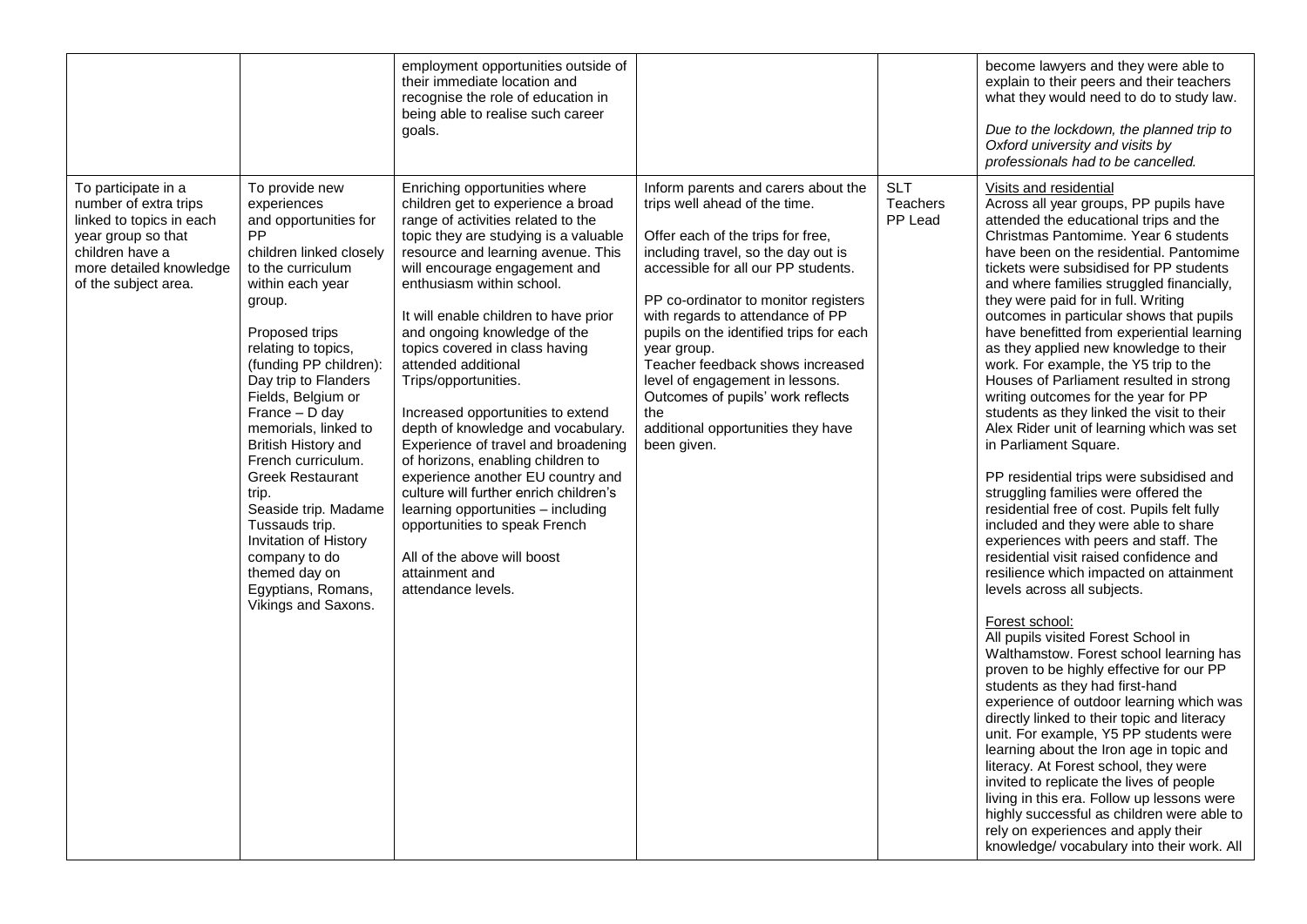|                                                                                       |                                                                                                                |                                                                                                                                                                                                                     |                                                                                                                                               |                                                              | PP attended FS and transport by mini bus<br>was subsidised completed by the school.                                                                                                                                                                                                                                                                                                                                                                                                                                                                                                                                                                                                                                                                                                                                                                                                                                                                                                                                                                                                                                                                                                                                                                                                                                                                                                                                                                                                                                                                                                                        |
|---------------------------------------------------------------------------------------|----------------------------------------------------------------------------------------------------------------|---------------------------------------------------------------------------------------------------------------------------------------------------------------------------------------------------------------------|-----------------------------------------------------------------------------------------------------------------------------------------------|--------------------------------------------------------------|------------------------------------------------------------------------------------------------------------------------------------------------------------------------------------------------------------------------------------------------------------------------------------------------------------------------------------------------------------------------------------------------------------------------------------------------------------------------------------------------------------------------------------------------------------------------------------------------------------------------------------------------------------------------------------------------------------------------------------------------------------------------------------------------------------------------------------------------------------------------------------------------------------------------------------------------------------------------------------------------------------------------------------------------------------------------------------------------------------------------------------------------------------------------------------------------------------------------------------------------------------------------------------------------------------------------------------------------------------------------------------------------------------------------------------------------------------------------------------------------------------------------------------------------------------------------------------------------------------|
| Raise the attainment<br>level of Pupil Premium<br>children in Year's 4, 5<br>and $6.$ | Teacher run<br>intervention groups<br>as well as after<br>school boosters and<br>Saturday school<br>provision. | Analysis of previous year's data<br>shows continual improvement in this<br>area, however in a bid for continued<br>further improvement this will be a<br>focus with regards to the number of<br>PP children at ARE. | Use of provision maps and tracker<br>to monitor children before and after<br>intervention. Teaching and<br>Learning reviews. Book monitoring. | Phase leads<br>PP Lead<br><b>SLT</b><br>Intervention<br>Lead | <b>Formal review July</b><br>Empiri box<br>The school has invested into a science<br>scheme to support our Y3 and 5 pupils<br>with the particular aim to engage our PP<br>students in scientific and technology<br>based learning. Empiri box relies on core<br>science knowledge and highly practical<br>activities using specialist tools and<br>resources provided by them. Book looks,<br>observations and pupil surveys have<br>shown that our PP students in particular<br>have benefitted from this hands on<br>learning experience. The impact of the<br>resource led to our best ever attended<br>science fair where pupils and parents<br>were invited to engage with<br>investigations. PP students, amongst<br>others, were invited to showcase their<br>science projects to an audience including<br>scientist from Empiri box. Pupil outcomes<br>in science are above that of their peers<br>nationally and PP pupils are highly<br>motivated and engaged in their science<br>learning.<br><b>Saturday Plus</b><br>See previous review point<br>Achievement school<br>See previous review point<br>Literacy books:<br>To support PP literacy and reading<br>learning, we bought every child the<br>reading book they study for each half<br>term in the year. Pupils have been able to<br>read the text at home and familiarise<br>themselves with the content, context and<br>language before lessons. This has<br>significantly improved confidence when<br>speaking about the text and pupils are<br>better prepared to write about events in<br>the story as have had the chance to pre- |
|                                                                                       |                                                                                                                |                                                                                                                                                                                                                     |                                                                                                                                               |                                                              | read the stories. In reading                                                                                                                                                                                                                                                                                                                                                                                                                                                                                                                                                                                                                                                                                                                                                                                                                                                                                                                                                                                                                                                                                                                                                                                                                                                                                                                                                                                                                                                                                                                                                                               |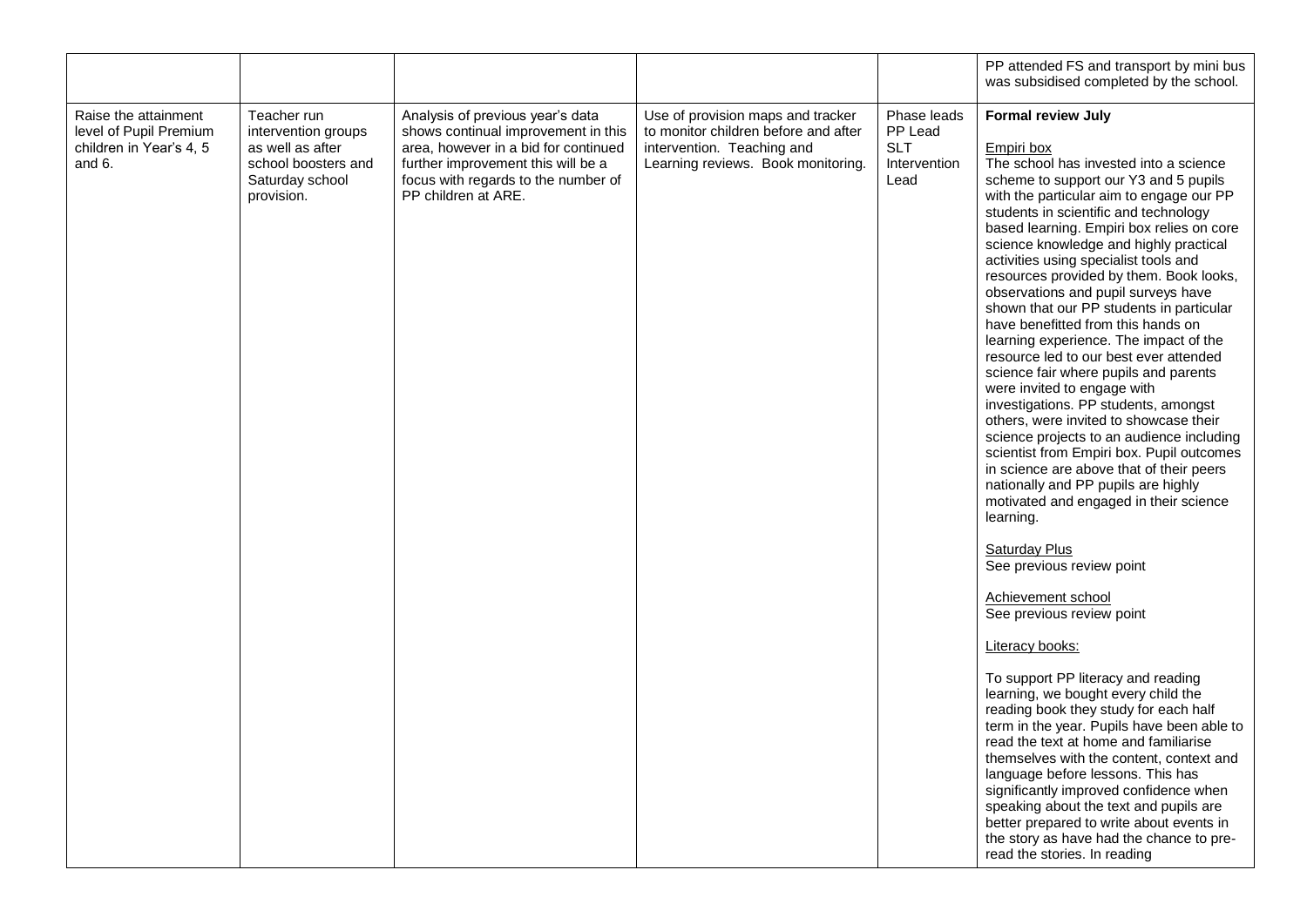comprehension lessons, pupils were able to read the text with increased speed. In turn, this helped them to practice skills such as scanning, finding key words, recognising synonyms and answer comprehension questions strategically. Evidence in books, pupil voice and staff feedback has clearly shown that this approached has significantly improved the oral, written and comprehension outcomes for our pupils.

#### Singapore maths:

To ensure that parents us the same resources and teaching models as our school, we have given every PP student in school their own Singapore maths work books. Pupils have been able to practise and consolidate learnt skills at home by using the same methods as they used in school. We have noticed that PP students are better equipped to talk about maths and the steps they take to solve problems because they studied similar questions at home. Where the books have worked best is in conjunction with interventions. Here pre-lesson skills were taught with the intervention teacher, the pupil then practised this in their Singapore maths book at home and then similar knowledge was taught by the teacher in following lessons. Confidence and engagement were boosted and book looks clearly showed pupils were able to get through more work and engage with challenges.

#### Postcards home:

To further bring about a culture of positivity and achievement for our disadvantaged pupils, we purchased school postcards. These postcards were sent to parents when a child achieved something special at school. This showed students that we recognise effort and achievement and that we share and celebrate this with loved ones at home. Feedback from parents has been very positive and the children talked about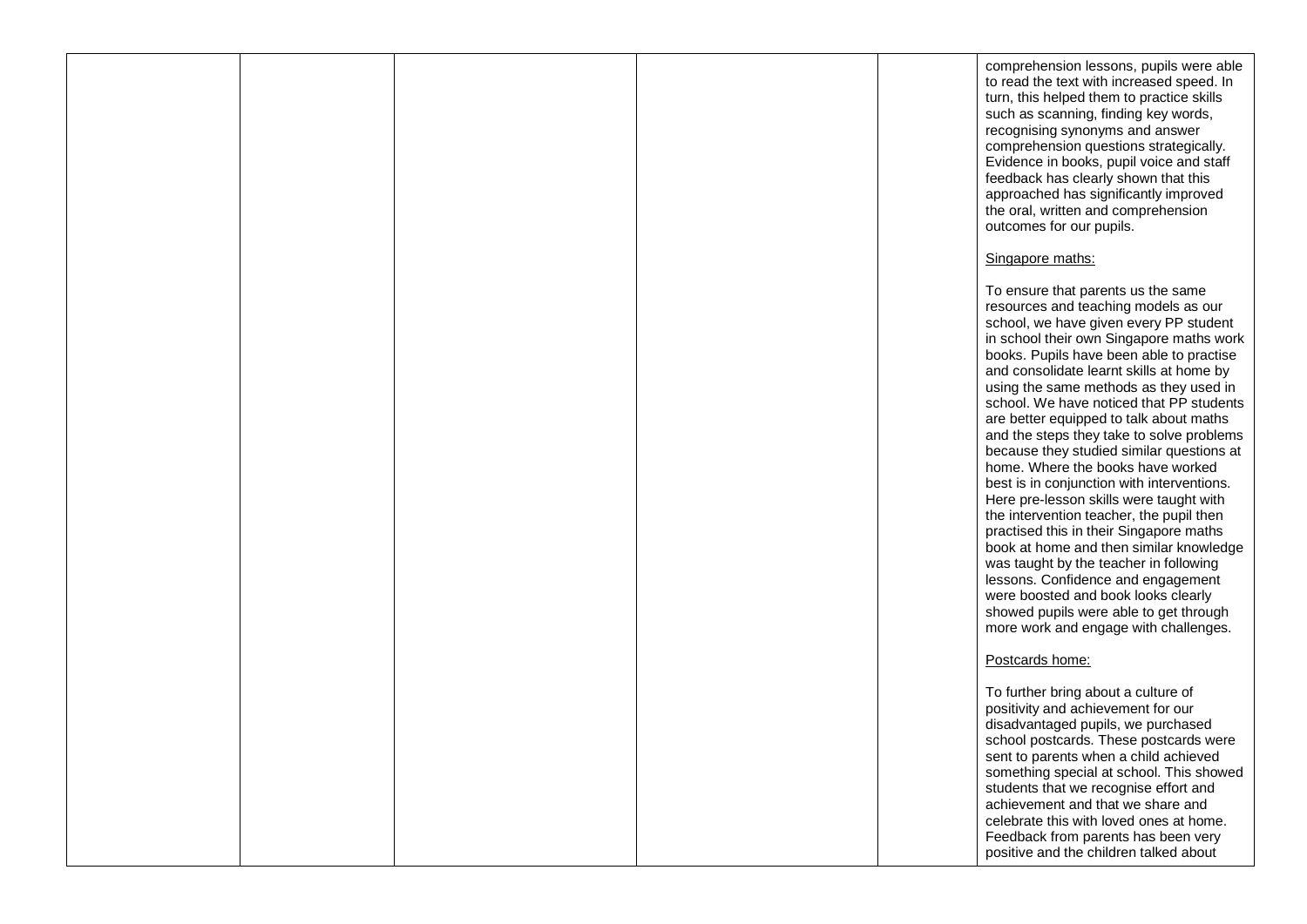|  |  |                            | having a sense of pride. We have<br>budgeted to develop this idea further for<br>next year as it was such a success.<br>Receiving cards and working towards a<br>card became real motivators for the pupils<br>to do well in their learning at home and in<br>school.<br>STEM lessons:<br>To encourage PP students to consider<br>engineering and science as a career, we<br>organised for a STEM expert to lead a<br>session with pupils on robotics. Children<br>were shown how to instruct robots to<br>make moves. Children were able to use<br>simple coding to set out tracks and<br>directions for the robots to follow. At the<br>evaluation stage of the lesson, many<br>pupils were able to explain what new<br>knowledge they had acquired and how<br>they used skills they already had in place<br>to operate the robots. Many pupils were<br>highly engaged which resulted in<br>excellent questions and challenges. PP<br>felt that they also could aspire to become<br>a scientist or STEM engineer. |
|--|--|----------------------------|---------------------------------------------------------------------------------------------------------------------------------------------------------------------------------------------------------------------------------------------------------------------------------------------------------------------------------------------------------------------------------------------------------------------------------------------------------------------------------------------------------------------------------------------------------------------------------------------------------------------------------------------------------------------------------------------------------------------------------------------------------------------------------------------------------------------------------------------------------------------------------------------------------------------------------------------------------------------------------------------------------------------|
|  |  | <b>Total budgeted cost</b> | Singapore maths                                                                                                                                                                                                                                                                                                                                                                                                                                                                                                                                                                                                                                                                                                                                                                                                                                                                                                                                                                                                     |
|  |  |                            | £350<br>Postcards:<br>£960                                                                                                                                                                                                                                                                                                                                                                                                                                                                                                                                                                                                                                                                                                                                                                                                                                                                                                                                                                                          |
|  |  |                            | <b>EmpiriBox</b>                                                                                                                                                                                                                                                                                                                                                                                                                                                                                                                                                                                                                                                                                                                                                                                                                                                                                                                                                                                                    |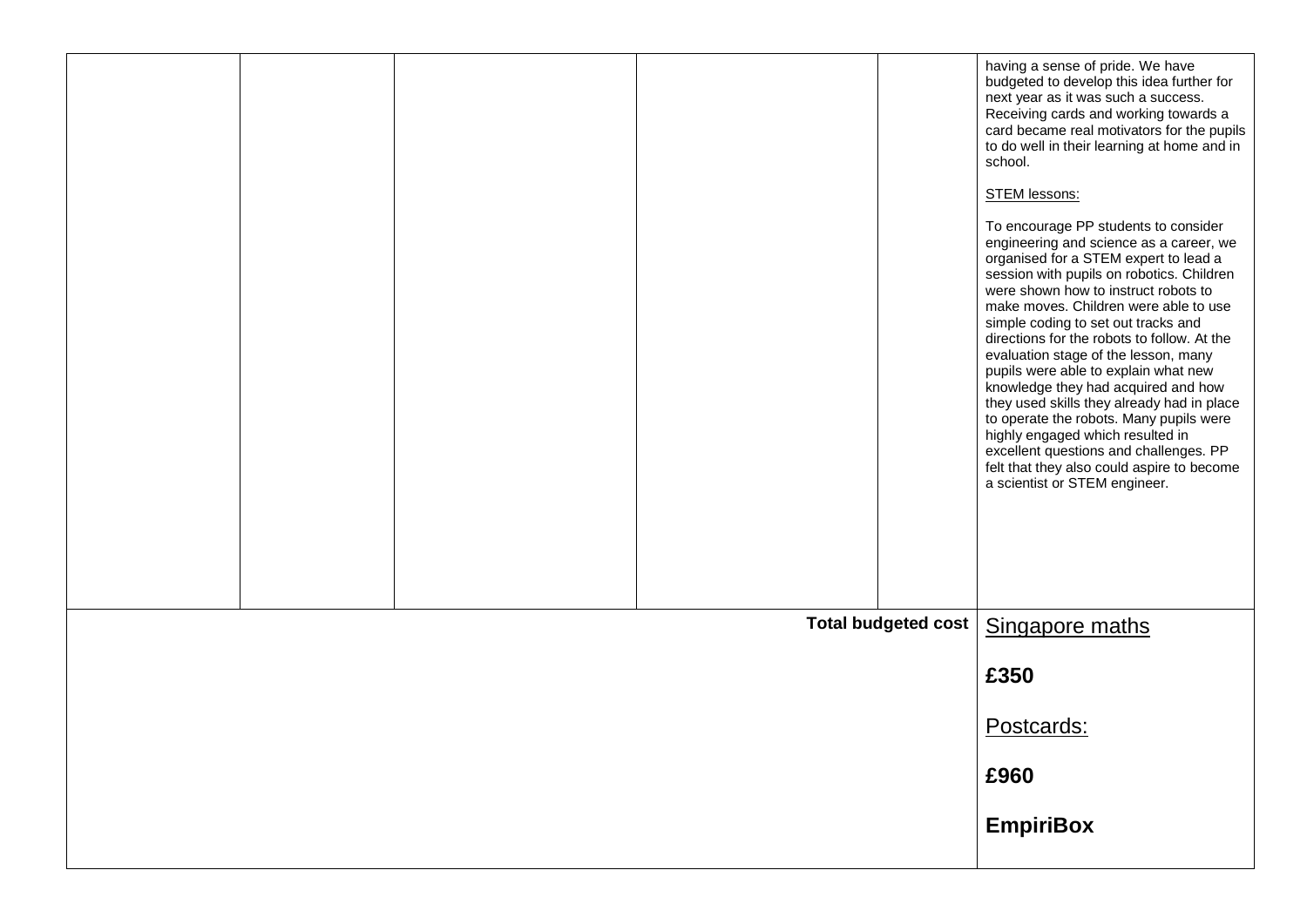| £3332                |
|----------------------|
| Stem science lesson: |
| £450                 |
| Total: £             |

| iii. Other approaches                                                                                 |                                                                                                                |                                                                                                                                                                                                                                                                                                                                                                                                                                                                  |                                                                                                                                                                                                                                                                                                     |                                          |                                                                                                                                                                                                                                                                                                                                                                                                                                                                                                                                                                                                                                                                                                                                                                                                                                                                                                                                                                                                                         |  |
|-------------------------------------------------------------------------------------------------------|----------------------------------------------------------------------------------------------------------------|------------------------------------------------------------------------------------------------------------------------------------------------------------------------------------------------------------------------------------------------------------------------------------------------------------------------------------------------------------------------------------------------------------------------------------------------------------------|-----------------------------------------------------------------------------------------------------------------------------------------------------------------------------------------------------------------------------------------------------------------------------------------------------|------------------------------------------|-------------------------------------------------------------------------------------------------------------------------------------------------------------------------------------------------------------------------------------------------------------------------------------------------------------------------------------------------------------------------------------------------------------------------------------------------------------------------------------------------------------------------------------------------------------------------------------------------------------------------------------------------------------------------------------------------------------------------------------------------------------------------------------------------------------------------------------------------------------------------------------------------------------------------------------------------------------------------------------------------------------------------|--|
| <b>Desired outcome</b>                                                                                | <b>Chosen</b><br>action/approach                                                                               | What is the evidence<br>and rationale for this<br>choice?                                                                                                                                                                                                                                                                                                                                                                                                        | How will you ensure it is<br>implemented well?                                                                                                                                                                                                                                                      | <b>Staff lead</b>                        | When will you review<br>implementation?                                                                                                                                                                                                                                                                                                                                                                                                                                                                                                                                                                                                                                                                                                                                                                                                                                                                                                                                                                                 |  |
| Ensure that PP children<br>access a healthy and<br>varied diet and are not<br>coming to school hungry | Funded access to<br>SMARTIES - before and<br>after school clubs which<br>would include breakfast<br>and/or tea | Children require healthy and<br>nutritious food to thrive:<br>physically, mentally,<br>emotionally and academically.<br>Access to food is basic human<br>right,<br>Providing care will support<br>low-income families in being<br>able to access employment<br>which is beneficial for families<br>and children.<br>Provide opportunities to<br>develop social skills around<br>eating - table manners,<br>conversation etc. outside of<br>the home environment. | Extended schools lead and PP co-<br>ordinator to monitor registers with<br>regards to attendance of PP pupils.<br>Have conversations with parents of<br>PP children who are not accessing<br>this provision. Ensure that PP<br>children do not miss out on<br>residential due to financial reasons. | <b>SLT</b><br><b>ESS Lead</b><br>PP Lead | Formal review July 2020:<br>Lunch provision:<br>Our new caterers offered a daily hot<br>meal for students with many healthy<br>options and selections. Children and<br>parents were able to pre-select their<br>food at home to ensure they have a<br>healthy and balanced diet. Pupil<br>surveys showed that children were<br>happy with the quality and quantity of<br>food on offer and parents were<br>grateful to be able to discuss lunches<br>weekly with their children. Free<br>School Meal children had access to<br>the same menu as their peers.<br>The school has been able to offer our<br>FSM families food vouchers. Take up<br>of these vouchers was consistently<br>high and all children were able to<br>have a daily lunch because of our<br>scheme.<br>Breakfast club and After School Club:<br>Some of our most vulnerable pupils<br>continue to be offered free breakfast<br>and after school club provision. This<br>is to make sure that no child in our<br>care goes hungry during the day or |  |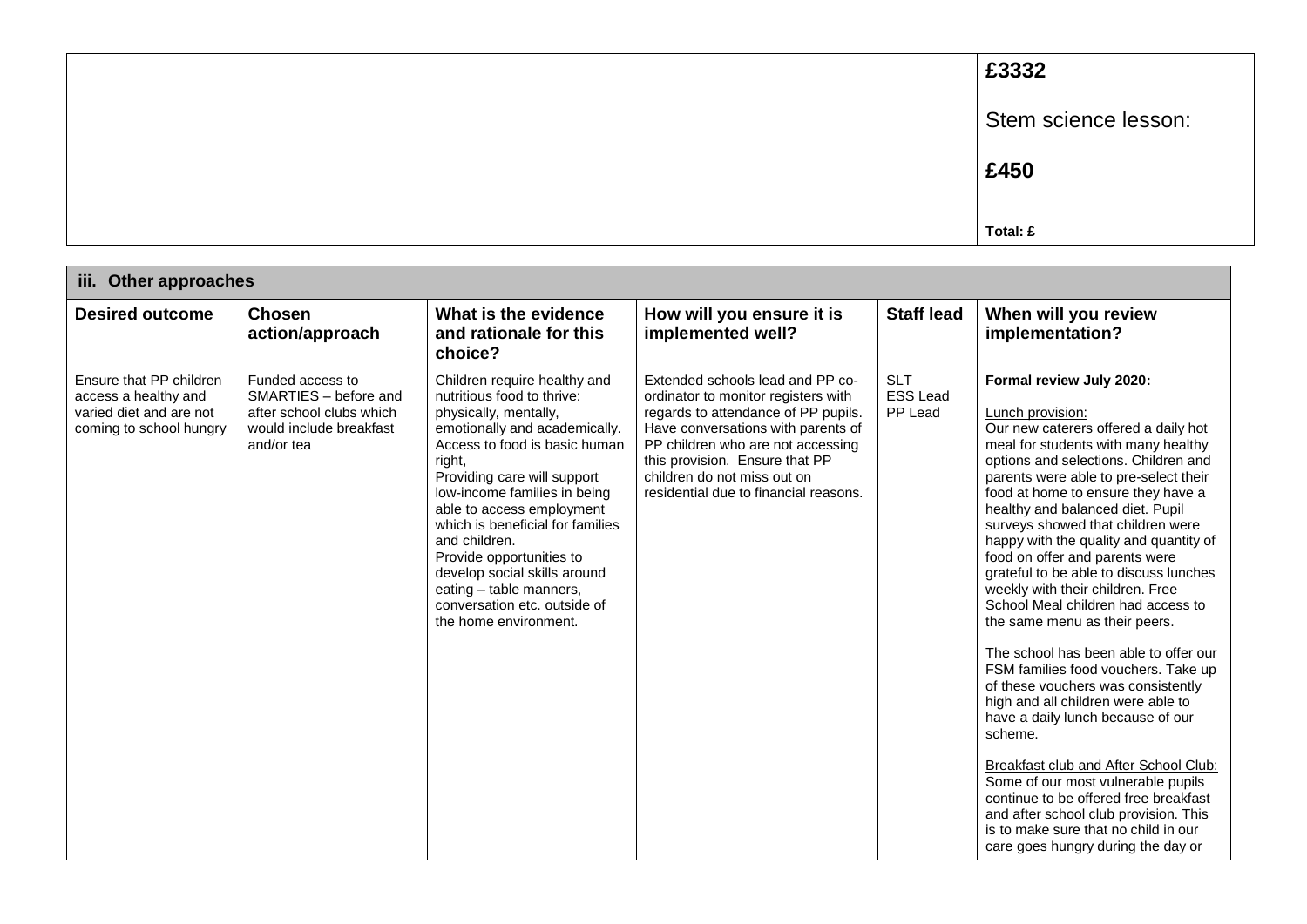|  |  |                            | after school. These places are<br>guaranteed for the year (unless<br>circumstances change) and are fully<br>subsidised by school. |
|--|--|----------------------------|-----------------------------------------------------------------------------------------------------------------------------------|
|  |  | <b>Total budgeted cost</b> | £70p/pupil per week<br>$x$ 39 weeks in a school year =<br>Total Cost = £95550                                                     |

During the pandemic and the ensuing lockdown, we re-allocated some of our pupil premium funding to ensure that pupils would continue academic learning, improve mental wellbeing and keep physically active.

| <b>Desired outcome</b> | <b>Chosen</b><br>action/approach | What is the evidence<br>and rationale for this | How will you ensure<br>it is implemented | <b>Staff lead</b> | When will you review<br>implementation? |
|------------------------|----------------------------------|------------------------------------------------|------------------------------------------|-------------------|-----------------------------------------|
|                        |                                  | choice?                                        | well?                                    |                   |                                         |
| To have access to and  | To offer PP children             | During the school                              | Compile a list of all our                | Office manager    | All families were contacted to          |
| engage with our online | laptops and tablets free         | closure, our most                              | PP pupils from EYFS to Y6                |                   | check whether they were in need         |
| learning programme of  | of charge so they can            | vulnerable pupils                              |                                          | HT                | of a laptop. Those families who         |
| study and continue to  | engage with all online           | attended school but                            | Contact parents and                      |                   | took up the offer were provided         |
| make progress in line  | learning schemes                 | many PP children had to                        | carers through emails,                   |                   | with a laptop free of charge.           |
| with their peers       |                                  | stay at home. Some                             | letters, text messages                   |                   |                                         |
|                        | Pupils feel included to          | families did not have                          | and telephone                            |                   | Tracking shows that these pupils        |
|                        | access online learning           | access to laptops and                          | conversations to                         |                   | actively engaged with the online        |
|                        | resources and can                | tablets to access the                          | establish who does not                   |                   | learning resources as a direct          |
|                        | actively engage with             | online learning                                | have technology at                       |                   | consequence of the scheme.              |
|                        | tasks and challenges.            | resources.                                     | home.                                    |                   |                                         |
|                        |                                  |                                                |                                          |                   | Providing the laptops had a             |
|                        | Pupils continue to make          | To ensure every child in                       | Offer laptops and tablets                |                   | significant positive impact on the      |
|                        | progress whilst working          | our school had equal                           | to families who do not                   |                   | pupils as this meant they could         |
|                        | from home.                       | access to the curriculum,                      | have these technologies.                 |                   | continue to engage with the             |
|                        |                                  | we made laptops and                            |                                          |                   | learning and make progress in line      |
|                        | PP children's mental and         | tablets available so that                      | Parents collect laptops                  |                   | with expectations.                      |
|                        | physical wellbeing               | those disadvantaged                            | where possible. If not                   |                   |                                         |
|                        | continues to be healthy          | families and pupils could                      | possible, they will be                   |                   |                                         |
|                        |                                  | still improve knowledge                        | dropped off by a member                  |                   |                                         |
|                        |                                  | and skills through online                      | of staff.                                |                   |                                         |
|                        |                                  | learning.                                      |                                          |                   |                                         |
| To provide every pupil | Review our literacy and          | Our curriculum is 'book                        | Leaders plan and closely                 | Literacy leader   | Every child has been given their        |
| (Y1-6) with a reading  | reading core offer and           | based' which means all                         | monitor all aspects of the               |                   | core reading book for each half         |
| book linked to the     |                                  | subjects are linked to the                     | support scheme by                        | Head teacher      | term. Data shows that only a very       |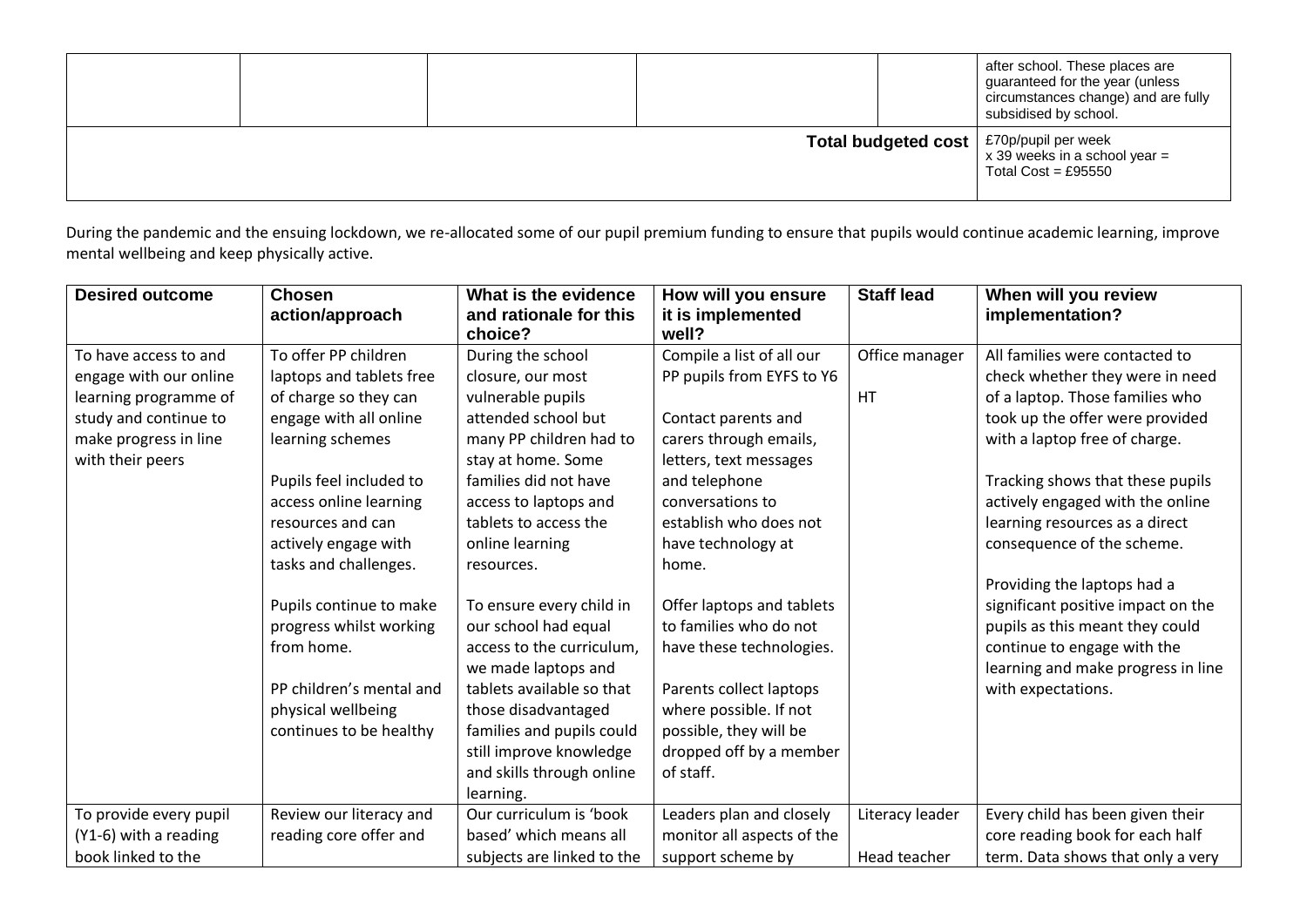| literacy and reading unit | decide which units to                        | core literacy book. By                            | counting purchased         |              | small minority of pupils did not                                  |
|---------------------------|----------------------------------------------|---------------------------------------------------|----------------------------|--------------|-------------------------------------------------------------------|
| of learning               | make available for study                     | making the book                                   | books, marking each        | Office staff | engage with the online learning                                   |
|                           |                                              | available to every child,                         | book against a pupil and   |              | resources despite to having access                                |
|                           | Purchase a book for                          | we can ensure that                                | listing the distribution.  | <b>SLT</b>   | to the internet.                                                  |
|                           | every child                                  | children can positively                           |                            |              | The vast majority of our PP                                       |
|                           |                                              | engage with the online                            | Leaders quality assure all |              | children accessed the online                                      |
|                           | Allocate collection times                    | lessons.                                          | online voiceover lessons   |              | lessons and submitted work.                                       |
|                           | for year groups to collect                   |                                                   | to make sure the lessons   |              | Quality of the work was variable;                                 |
|                           | from school. Where this                      | Reading is core to                                | are well taught and        |              | however, in-depth marking and                                     |
|                           | is not possible, agree to a                  | academic achievement                              | directly linked to the     |              | personal conversations between                                    |
|                           | drop off time.                               | and by making age                                 | book.                      |              | pupils and teachers much                                          |
|                           |                                              | appropriate books                                 |                            |              | improved the work where this was                                  |
|                           | Create voiceover lessons                     | available, we keep                                | All online tasks are       |              | necessary.                                                        |
|                           | and make them available                      | reading high profile.                             | submitted online and       |              |                                                                   |
|                           | online.                                      |                                                   | marked by markers.         |              | Providing pupils with books was                                   |
|                           |                                              | Many disadvantaged                                | Leaders check the quality  |              | the single most effective way to                                  |
|                           |                                              | parents financially                               | of work produced and       |              | ensure the curriculum continued to                                |
|                           | Monitor take up of<br>lessons and call those |                                                   | the effectiveness of       |              |                                                                   |
|                           |                                              | struggle to buy books for<br>their children. With |                            |              | be accessed by all children- pupils                               |
|                           | parents whose children                       |                                                   | marking.                   |              | understood how to complete tasks.                                 |
|                           | are not engaging with the                    | libraries closed, we want                         |                            |              |                                                                   |
|                           | online literacy and                          | to support those families                         | Leaders create             |              | Pupils continue to read on a daily<br>basis as recommended in our |
|                           | reading lessons.                             | in particular who cannot                          | spreadsheets to track      |              |                                                                   |
|                           |                                              | afford buying them.                               | which PP children are      |              | home learning policy.                                             |
|                           | Measure impact of calls                      |                                                   | engaging with the          |              |                                                                   |
|                           | and consequent online                        |                                                   | reading and literacy       |              | Where pupils actively engaged                                     |
|                           | learning completion                          |                                                   | lessons and calls are      |              | with the books and the lessons, it is                             |
|                           |                                              |                                                   | made to those families     |              | clear progress is made.                                           |
|                           |                                              |                                                   | who do not log in.         |              |                                                                   |
|                           |                                              |                                                   | Further support is         |              |                                                                   |
|                           |                                              |                                                   | offered to encourage       |              |                                                                   |
|                           |                                              |                                                   | pupils to complete tasks.  |              |                                                                   |
|                           |                                              |                                                   |                            |              |                                                                   |
|                           |                                              |                                                   | Every day, a member of     |              |                                                                   |
|                           |                                              |                                                   | SLT will be available by   |              |                                                                   |
|                           |                                              |                                                   | telephone to support       |              |                                                                   |
|                           |                                              |                                                   | parents with questions     |              |                                                                   |
|                           |                                              |                                                   | about the books and        |              |                                                                   |
|                           |                                              |                                                   | lessons.                   |              |                                                                   |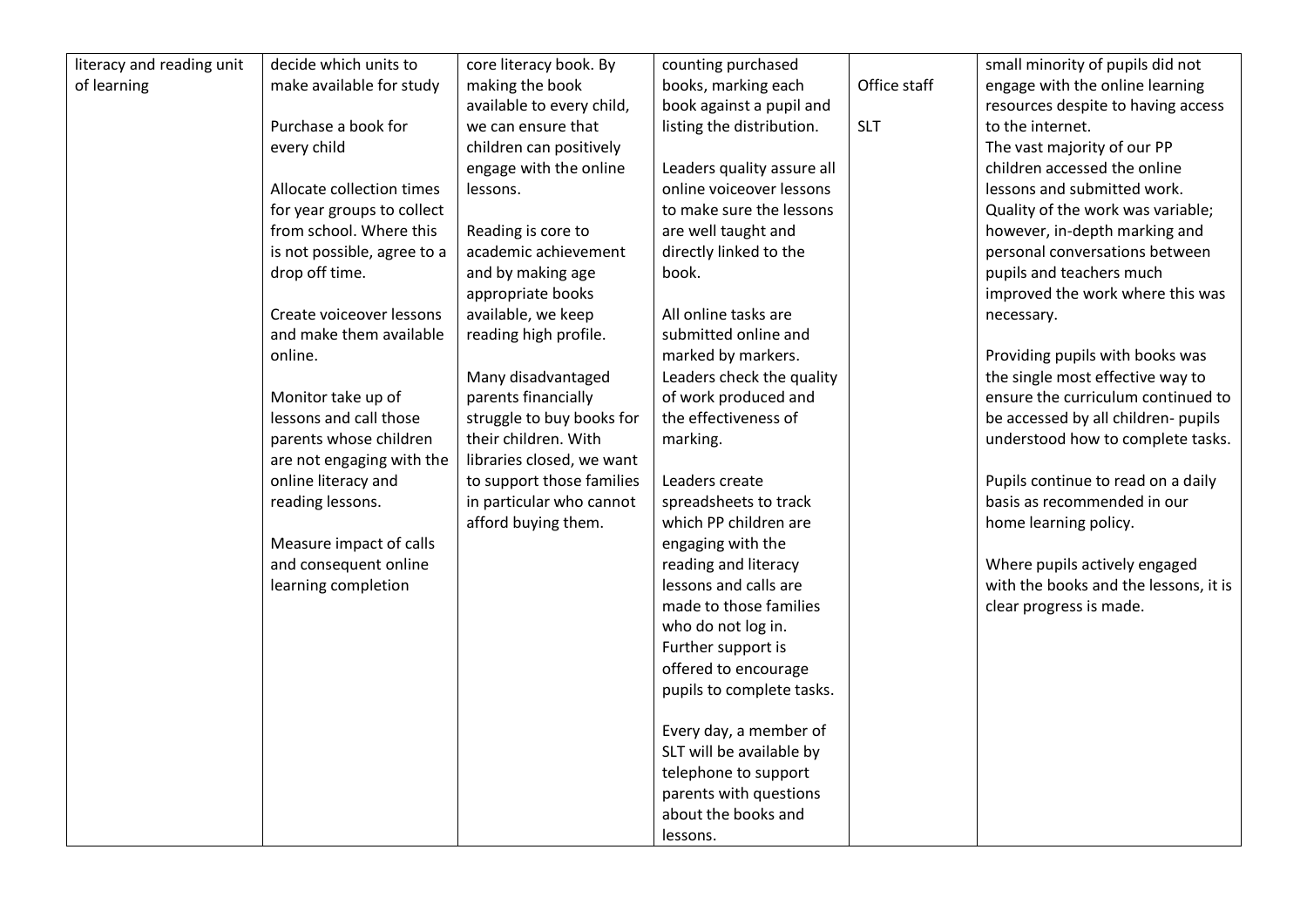| To offer home learning   | Select units of learning    | Some families have made   | Leaders consider units of  | <b>SLT</b>     | A parent survey and telephone      |
|--------------------------|-----------------------------|---------------------------|----------------------------|----------------|------------------------------------|
| packs and stationary for | for all year groups and     | it clear do not feel      | learning and select tasks, |                | conversations with office staff    |
| all our PP children      | decide what new skills      | confident to support      | lessons and information    | Office staff   | confirmed that most of our PP      |
|                          | and knowledge is taught     | their children with the   | linked to the curriculum   |                | families liked to have paper packs |
|                          | in the half term.           | online learning platforms | offer                      |                | on top of the Google classroom     |
|                          |                             | such as Google            |                            |                | learning                           |
|                          | Leaders to print            | classrooms.               | A questionnaire asks       |                |                                    |
|                          | information sheets,         |                           | which parents are keen     |                | Each pupil was given home          |
|                          | lesson plans and tasks      | By offering paper based   | to receive paper packs     |                | learning packs and new stationary  |
|                          |                             | learning, those parents   |                            |                | so they could successfully         |
|                          | Purchase pencils,           | and carers can still work | Office staff photo copy    |                | complete tasks                     |
|                          | rubbers, rulers, paper      | with their children.      | papers and complete        |                |                                    |
|                          | pads and colouring          |                           | packs                      |                | Parent feedback shows they were    |
|                          | pencils                     | Those PP families who     |                            |                | very appreciative of the many ways |
|                          |                             | lack ICT skills or who    | Packs are distributed      |                | in which we continued to make      |
|                          | Create home learning        | choose not to engage      | where requested.           |                | learning available thus ensuring   |
|                          | packs for each half term    | with computer based       |                            |                | every child could progress         |
|                          | for those families who      | learning can still access |                            |                |                                    |
|                          | are interested in working   | the curriculum            |                            |                | Many pupils requested new packs    |
|                          | on paper and those who      |                           |                            |                | at the start of a new half term,   |
|                          | struggle to consistently    | All children have the     |                            |                | thus confirming they were          |
|                          | use the online learning     | opportunity to learn and  |                            |                | effective and useful to learners   |
|                          | tools.                      | make progress either      |                            |                |                                    |
|                          |                             | electronically or through |                            |                |                                    |
|                          | Make packs available for    | paper based activities    |                            |                |                                    |
|                          | every pupil to collect      |                           |                            |                |                                    |
|                          | from school or be           |                           |                            |                |                                    |
|                          | delivered at home.          |                           |                            |                |                                    |
|                          |                             |                           |                            |                |                                    |
|                          | Continue to offer this      |                           |                            |                |                                    |
|                          | service until the end of    |                           |                            |                |                                    |
|                          | the academic year.          |                           |                            |                |                                    |
| To teach children core   | Invite all Year five pupils | Whilst offering Year 5    | Leaders discuss video      | HT             | Daily video lesson took place for  |
| subjects via video       | to return to school for     | students a return to      | conference call method     |                | the final two weeks of the term.   |
| conferencing (Google     | the final two weeks of      | school for the last two   | and structure with the     | Computing lead | The lessons were consistently well |
| Hangouts)                | the summer term             | weeks of the term, we     | computing lead             |                | attended by Y5 pupils.             |
|                          |                             | are aware that many       |                            | Two teachers   |                                    |
|                          | For those families unable   | parents are not confident | A parent survey indicates  |                | The core subjects of reading,      |
|                          | to send their children to   |                           | which PP children would    |                | writing and maths were taught in   |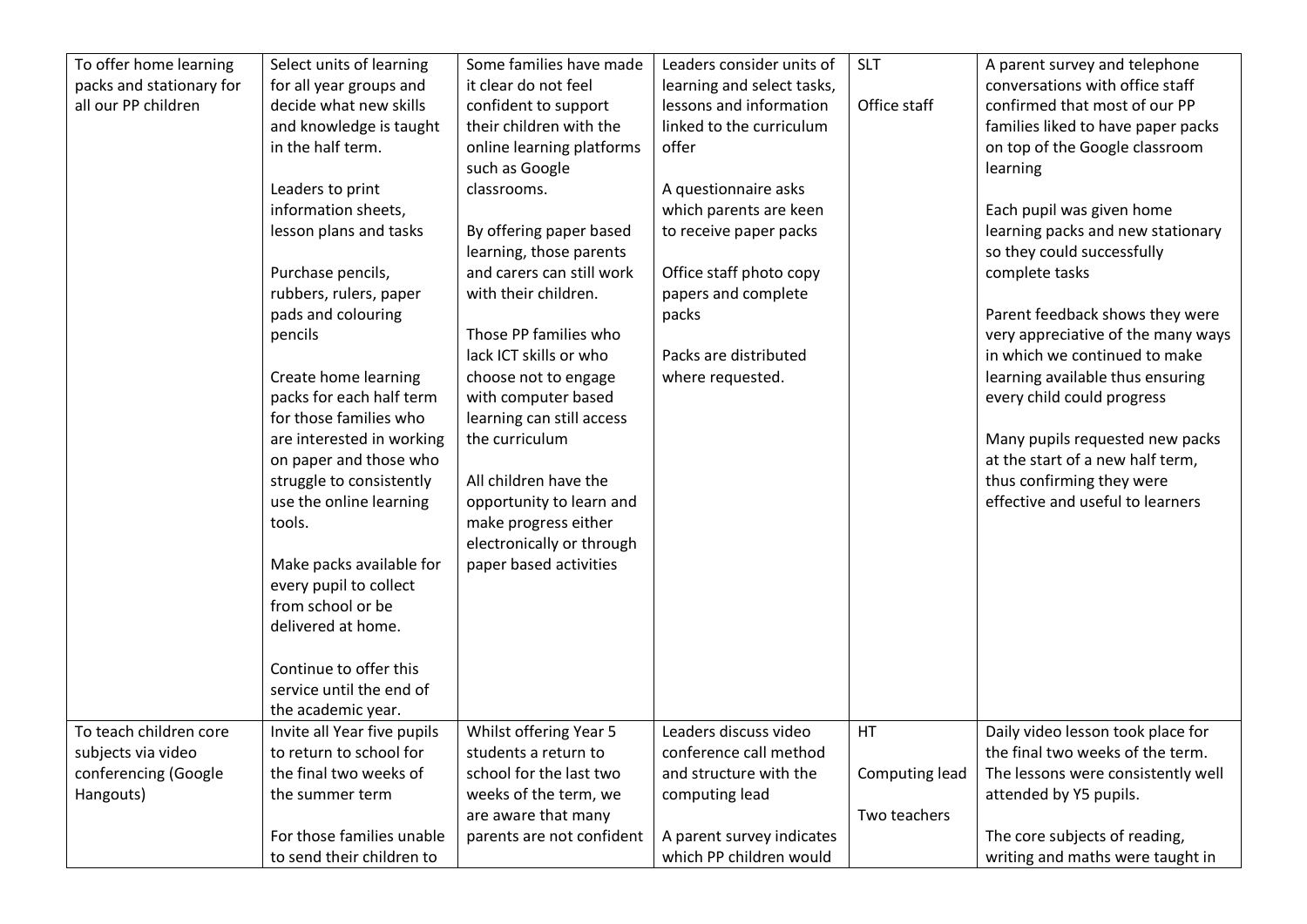|                          | school, offer morning       | of sending their children | prefer to learn online       |          | the morning with the children       |
|--------------------------|-----------------------------|---------------------------|------------------------------|----------|-------------------------------------|
|                          | video conferencing          | back yet.                 | with a teacher               |          | getting time to complete the tasks  |
|                          | lessons                     |                           |                              |          | after the lesson. Submitted work    |
|                          | Small groups of mostly      | The aim of inviting PP    | A video conferencing         |          | was marked by the teacher and       |
|                          | PP children to work         | students to work closely  | policy is written to set     |          | instantly fed back to the pupils so |
|                          | alongside an experienced    | alongside some of their   | clear expectations for       |          | they could correct mistakes         |
|                          | teacher to be taught        | peers and with an         | staff, pupils and parents    |          |                                     |
|                          | literacy, reading and       | experienced teacher       |                              |          | Common errors were addressed at     |
|                          | maths.                      | through video             | The policy is agreed and     |          | the start of the following lesson   |
|                          |                             | conference calls,         | signed by all stakeholders   |          | enabling pupils to close attainment |
|                          | All worked to be            | supports those children   |                              |          | gaps                                |
|                          | immediately marked and      | who have missed school    | A first trial takes place to |          |                                     |
|                          | fed back to pupils so they  | and need to make          | consider any possible        |          | Teachers, pupils and parents spoke  |
|                          | can correct                 | accelerated progress to   | technological barriers       |          | very positively about the lessons   |
|                          | misconceptions before       | get ready for Year 6 and  |                              |          | and how much the children           |
|                          | the next lesson             | secondary school.         |                              |          | enjoyed learning with their peers   |
|                          |                             |                           |                              |          | and teachers through an online      |
|                          | Children to make rapid      |                           |                              |          | forum.                              |
|                          | progress due to working     |                           |                              |          |                                     |
|                          | in small groups and         |                           |                              |          | Attending pupils' confidence was    |
|                          | getting immediate           |                           |                              |          | boosted and they spoke how they     |
|                          | personal feedback           |                           |                              |          | now look forward to the start of    |
|                          |                             |                           |                              |          | the new academic year.              |
| To communicate with our  | To ensure PP children are   | Teacher/ pupil            | Inform parents about the     | HT       | Calling rotas have been followed    |
|                          | safe at home and            |                           | calling rota so they know    |          | and children have been contacted    |
| PP children through      |                             | relationships form the    | when the teacher will call   | Teachers |                                     |
| personal telephone       | engaging with Google        | core of developing        |                              |          | by their teachers.                  |
| conversations once every | classrooms, online          | confidence, motivation    | them.                        |          |                                     |
| three weeks; and         | learning resources and/     | and academic progress.    | Give teachers who work       | Learning | Having had regular contact          |
|                          | or paper packs, teacher     |                           |                              | mentor   | between pupils and teachers has     |
| to support our most      | give each of their pupils a | Planning regular catch up | from home a code so          |          | been positive. Pupils were very     |
| vulnerable pupils who    | call to check in.           | conversations ensures     | that they will not be        |          | happy to speak to their teachers    |
| are not able to attend   |                             | pupils feel they are not  | charged for the calls        |          | and teacher noted how useful it     |
| school through weekly    | Where pupils or parents     | forgotten and they their  | made                         |          | was to encourage and support        |
| telephone conversations  | struggle, the teacher can   | work and efforts are      |                              |          | their students on the phone.        |
| with the learning mentor | support the learning and    | recognised and valued     | Create a spreadsheet         |          |                                     |
|                          | explain how to overcome     |                           | where teachers record        |          | Engagement with our online offer    |
|                          | the barrier                 |                           | when the call was made       |          | and paper packs continued to be     |
|                          |                             |                           | and if there were any        |          | high because children's work and    |
|                          |                             |                           | concerns                     |          | efforts were recognised.            |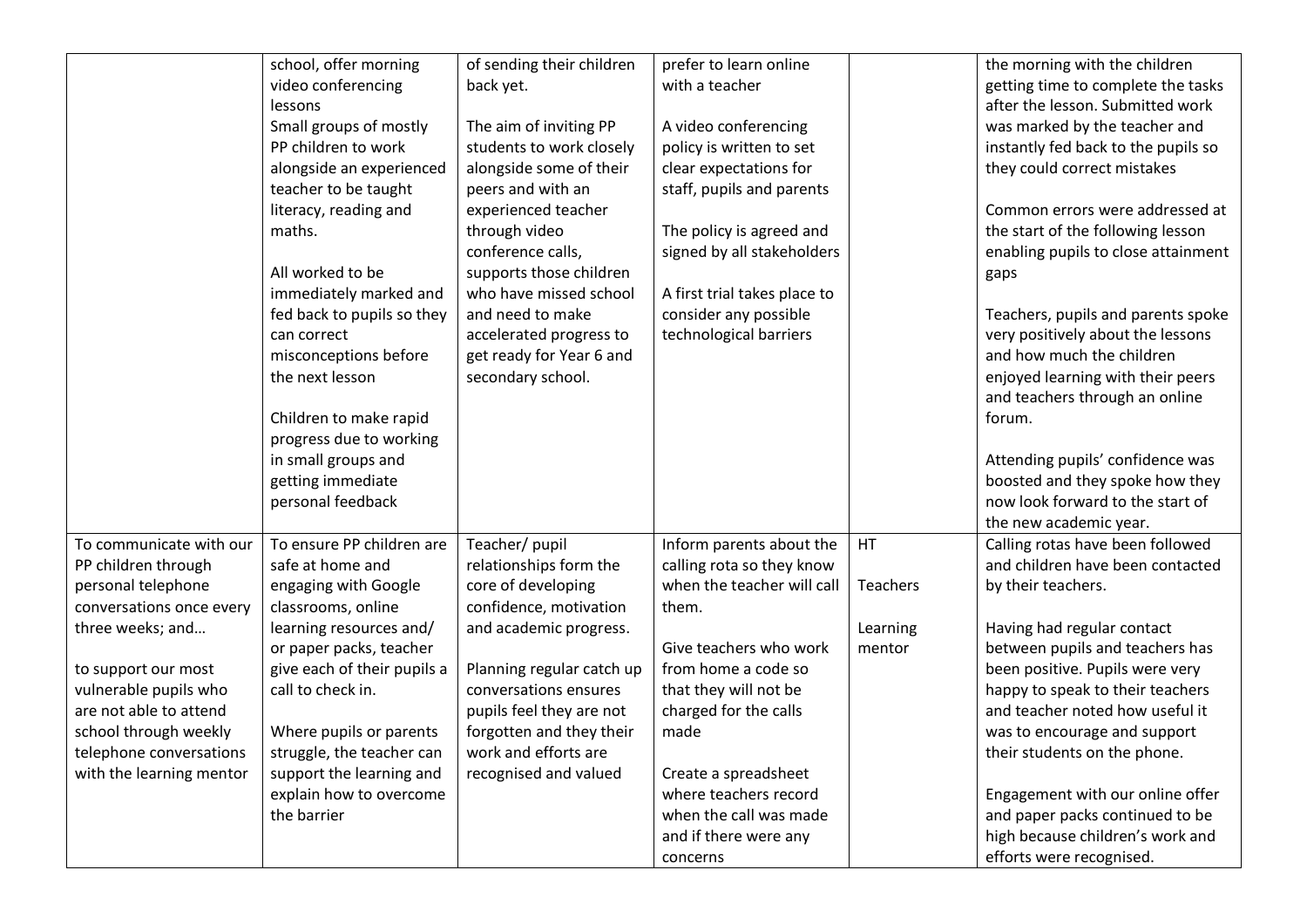|                         | The teacher uses positive                      |                                                  |                             |                      |                                                                    |
|-------------------------|------------------------------------------------|--------------------------------------------------|-----------------------------|----------------------|--------------------------------------------------------------------|
|                         | reinforcement to praise                        |                                                  | Follow up and concerns      |                      | Our most vulnerable pupils were                                    |
|                         | completed work and                             |                                                  | raised                      |                      | carefully tracked. Their wellbeing                                 |
|                         | engagement with                                |                                                  |                             |                      | was discussed with parents on a                                    |
|                         | learning resources                             |                                                  |                             |                      | weekly basis and no significant                                    |
|                         | Children stay connected                        |                                                  |                             |                      | concerns were raised by the<br>learning mentor.                    |
|                         | to the school, feel valued                     |                                                  |                             |                      |                                                                    |
|                         | and are motivated to                           |                                                  |                             |                      |                                                                    |
|                         | work hard at home on                           |                                                  |                             |                      |                                                                    |
|                         | their learning.                                |                                                  |                             |                      |                                                                    |
|                         |                                                |                                                  |                             |                      |                                                                    |
|                         | Teachers can keep a                            |                                                  |                             |                      |                                                                    |
|                         | check on their pupils and                      |                                                  |                             |                      |                                                                    |
|                         | inform SLT if they                             |                                                  |                             |                      |                                                                    |
|                         | become aware of any                            |                                                  |                             |                      |                                                                    |
|                         | concerns                                       |                                                  |                             |                      |                                                                    |
|                         | Compile a list of our most                     |                                                  |                             |                      |                                                                    |
|                         | vulnerable PP pupils and                       |                                                  |                             |                      |                                                                    |
|                         | inform parents that they                       |                                                  |                             |                      |                                                                    |
|                         | will receive a weekly call                     |                                                  |                             |                      |                                                                    |
|                         | from the learning mentor                       |                                                  |                             |                      |                                                                    |
|                         | and a teacher call once                        |                                                  |                             |                      |                                                                    |
|                         | every three weeks                              |                                                  |                             |                      |                                                                    |
| To prepare and send out | Office will compile a list                     | As we are unable to                              | HT and EYFS leader          | HT                   | All new starters are clear about the                               |
| welcome packs for our   | of new PP starters in                          | welcome new starters in                          | decide times, format and    |                      | admission strategy, the school                                     |
| new starters in YR and  | <b>EYFS and nursery</b>                        | the summer term to                               | content of videos,          | <b>EYFS lead</b>     | structure and beginning of the new                                 |
| nursery including PP    |                                                | discuss admissions and                           | telephone calls, video      |                      | term.                                                              |
|                         | The EYFS leader will                           | the start of the year, we                        | conference and welcome      | <b>EYFS teachers</b> |                                                                    |
|                         | make individual call to<br>each RY and nursery | set out to engage with<br>prospective parents by | pack                        | Nursery              | Parents have been overwhelmingly<br>positive about the alternative |
|                         | parents to introduce                           | using different means                            |                             | teacher              | route chosen to inform them and                                    |
|                         | themselves and find out                        | It is important for new                          | HT to write a letter to all |                      | the welcome packs were a great                                     |
|                         | more about the new                             | starters to feel confident                       | new starters setting out    |                      | success with the pupils.                                           |
|                         | starters.                                      | and excited about joining                        | admission procedures        |                      |                                                                    |
|                         |                                                | our school in SEPT.                              | and information cycle       |                      |                                                                    |
|                         | Groups of parents will be                      |                                                  |                             |                      |                                                                    |
|                         | invited by the EYFS                            |                                                  |                             |                      |                                                                    |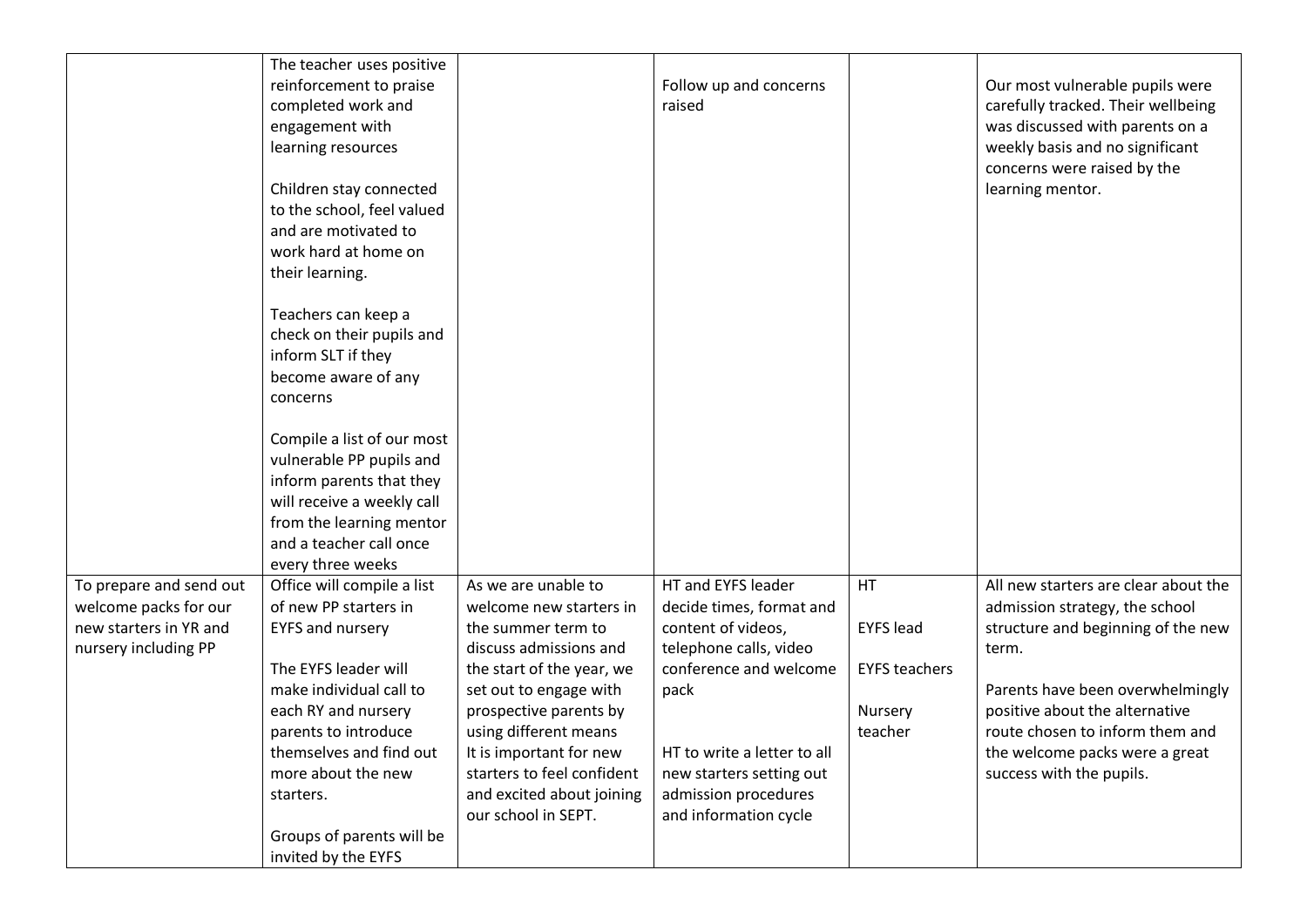|                                                                                     | leader to discuss the<br>curriculum, admissions<br>and the start of the term<br>via video conferencing.<br>EYFS staff will film<br>themselves for the<br>children so that the<br>children can see who<br>their new teacher will be<br>in SEPT<br>Welcome packs will be<br>made for each child<br>including a golden<br>envelope, a crown,<br>stationary, and a 'All<br>about me' challenge | Creating an informative<br>welcome video, setting<br>up individual calls,<br>'meeting' the new<br>teacher online and<br>receiving welcome packs<br>are ways to reassure<br>parents and keep them<br>informed about the SEPT<br>start.<br>Offering parent the<br>opportunity to ask any<br>question they have about<br>the start of the year will<br>be very helpful. | Parent feedback and<br>questions are monitored<br>and responded to<br>immediately so that no<br>parent lacks information<br>about the start of the<br>year or the outline of the<br>academic year 2020-21                                                                                                                                                                        |                                  |                                                                                                                                                                                                                                                                                                                                                                                                                                                                                    |
|-------------------------------------------------------------------------------------|--------------------------------------------------------------------------------------------------------------------------------------------------------------------------------------------------------------------------------------------------------------------------------------------------------------------------------------------------------------------------------------------|----------------------------------------------------------------------------------------------------------------------------------------------------------------------------------------------------------------------------------------------------------------------------------------------------------------------------------------------------------------------|----------------------------------------------------------------------------------------------------------------------------------------------------------------------------------------------------------------------------------------------------------------------------------------------------------------------------------------------------------------------------------|----------------------------------|------------------------------------------------------------------------------------------------------------------------------------------------------------------------------------------------------------------------------------------------------------------------------------------------------------------------------------------------------------------------------------------------------------------------------------------------------------------------------------|
| To offer our PP the<br>opportunity to grow a<br>plant during the<br>lockdown period | Pupils to be given a small<br>pot filled with soil and a<br>plant seed.<br>Children to use their<br>knowledge to grow a<br>plant whilst at home.<br>Children to share the<br>stages of growth on<br>Google classroom as a<br>way of communicating<br>with the school.                                                                                                                      | With many of our<br>students not being able<br>to come into school<br>(apart from EHC,<br>keyworker and our most<br>vulnerable pupils) we<br>wanted to create a<br>symbolic action where<br>children could stay<br>connected to the school<br>by growing the plant that<br>was given to them.                                                                        | We held an assembly<br>with the children from<br>each year group to<br>prepare them for<br>lockdown. The children<br>were all shown how to<br>look after a plant and<br>what they need to stay<br>alive. We spoke about<br>responsibilities and<br>linked this to our<br>Christian ethos.<br>Plant pots and plants<br>were bought for the<br>children to take home<br>with them. | HT<br>Phase leaders<br><b>CT</b> | Many of our pupils shared photos<br>of their growing plants and it was a<br>very positive way to keep<br>connecting with the children.<br>Teachers commented that during<br>their one to one conversations,<br>they used the plants an icebreaker<br>before moving on to conversations<br>about learning and wellbeing.<br>Many children and parents told<br>teachers during these<br>conversations how it helped them<br>to think of school even though they<br>could not attend. |
| To offer a laptop for<br>every PP child who does<br>not have one at home.           | Every PP child needs to<br>be able to access the<br>remote learning lessons                                                                                                                                                                                                                                                                                                                | No child should miss out<br>on learning. During<br>lockdown, not all PP                                                                                                                                                                                                                                                                                              | Every parent personally<br>called to discuss access<br>to technology at home.                                                                                                                                                                                                                                                                                                    | HT<br>Office manager             | Pupils who took a laptop home<br>were all able to access the online<br>learning tools thus making                                                                                                                                                                                                                                                                                                                                                                                  |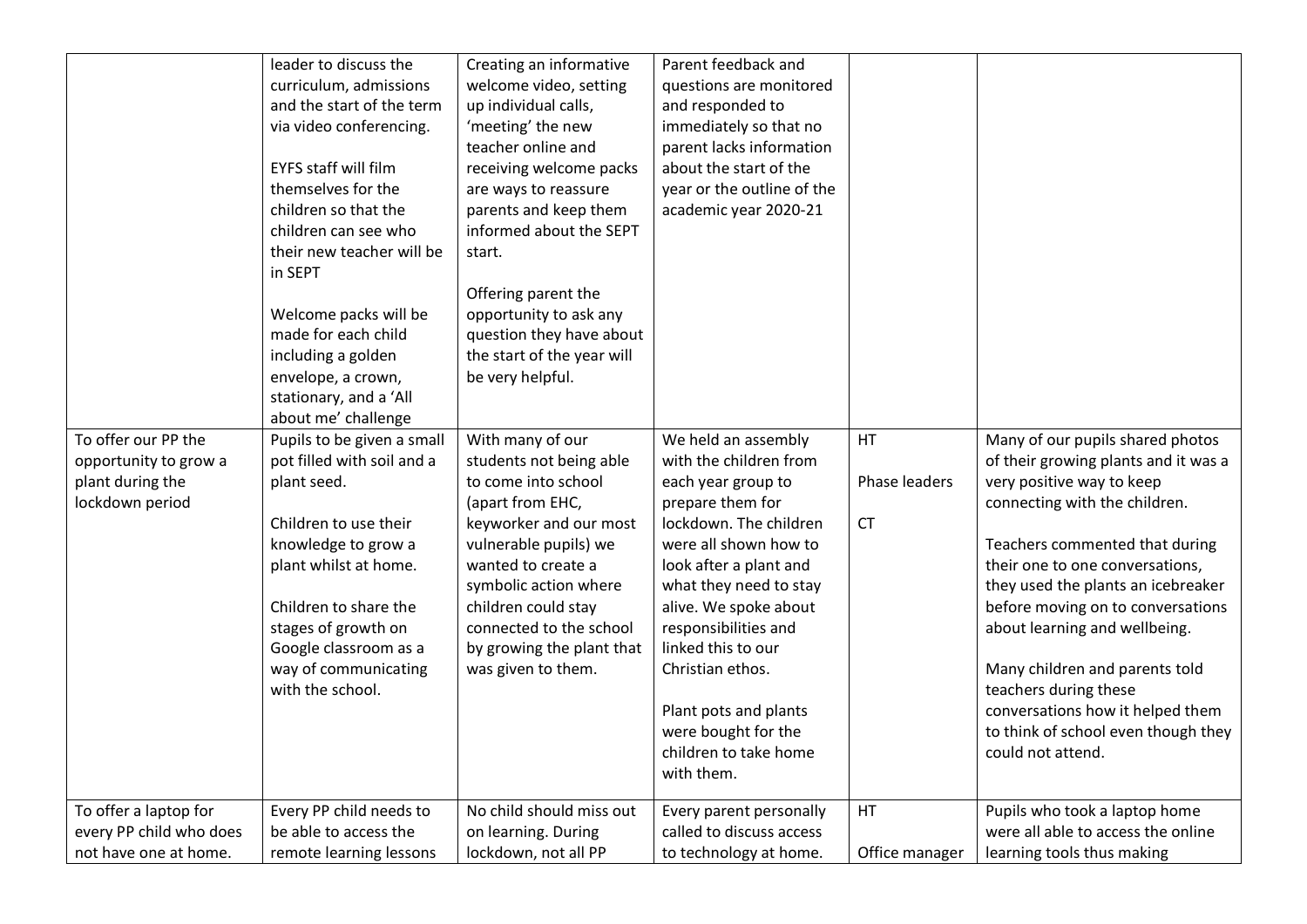|                            | and where parents/         | children are able to         |                                                     |            | progress in their learning and being |
|----------------------------|----------------------------|------------------------------|-----------------------------------------------------|------------|--------------------------------------|
|                            | carers do not have access  | attend school and many       | Each laptop is clearly                              |            | able to engage actively with the     |
|                            | to a laptop or computer,   | of them do not have          | numbered and allocated                              |            | school curriculum.                   |
|                            | we provide one for them.   | access to technology.        | to a specific family.                               |            |                                      |
|                            |                            |                              |                                                     |            | Teachers who marked the worked       |
|                            | Parents/ carers will be    | By offering a laptop to      | The family name is ticked                           |            | noted that many PP children          |
|                            | called to ask if they have | those families who need      | off against the laptop and                          |            | submitted work and that most of      |
|                            | a laptop. If there isn't   | one, we know that every      | it is carefully explained                           |            | them responded to marking            |
|                            |                            |                              |                                                     |            |                                      |
|                            | one available, we give     | child can use Google         | when and how they need<br>to be returned to school. |            | comments.                            |
|                            | one to the family to use   | classrooms, Education        |                                                     |            |                                      |
|                            | during lockdown            | city, My Maths and TT        |                                                     |            | Parents have been grateful to the    |
|                            |                            | Rockstars.                   | Upon the return of the                              |            | scheme and explained how this has    |
|                            | Each laptop will be        |                              | pupils, families return                             |            | ensured their child could continue   |
|                            | numbered so that we        |                              | them to school.                                     |            | to learn whilst away from school.    |
|                            | receive them back after    |                              |                                                     |            |                                      |
|                            | the children return to     |                              | Where appropriate,                                  |            |                                      |
|                            | school.                    |                              | laptops can be lend on a                            |            |                                      |
|                            |                            |                              | longer term basis. This is                          |            |                                      |
|                            |                            |                              | decided case by case.                               |            |                                      |
| To set up summer school    | Leaders design and plan    | All year 4 and year 5        | Leaders will call PP                                | HT         | Summer school                        |
| for the first two weeks of | stand-alone units of       | pupils were unable to        | parents personally to                               |            | Y4 and Y5 PP students were invited   |
| the summer holiday for     | learning for Y4 and 5      | attend school since the      | invite their children to                            | <b>DHT</b> | to our summer school on a full       |
| Year 4 and Year 5 pupils   | (two weeks): maths focus   | March closure                | come to summer school                               |            | time basis for two weeks. Summer     |
| with PP pupils being a     | on arithmetic and          |                              |                                                     | Teachers   | school proved very popular with      |
| high priority.             | number problems,           | To prepare them for          | Leaders will attend all                             |            | our disadvantaged parents and        |
|                            | literacy unit on Malorie   | upper KS 2 and               | sessions and teach                                  |            | they were grateful for the           |
|                            | Blackman, Reading on       | secondary school, we         | lessons themselves                                  |            | provision (particularly as Y4 and 5  |
|                            | Malorie Blackman,          | want to offer a carefully    |                                                     |            | students had not attended school     |
|                            | History on Islam and       | planned stand-alone unit     | Daily registers are kept                            |            | since March). Summer school was      |
|                            | Benin empire and a set of  | of learning with the aim     | and calls will be made to                           |            | very well attended. Expert planners  |
|                            | daily PE lessons.          | to prepare them for the      | those parents whose                                 |            | planned highly engaging literacy     |
|                            |                            | next academic year           | children have not                                   |            | and reading lesson based on books    |
|                            | Questionnaire shared       | Class sizes are kept small   | attended.                                           |            | by Malorie Blackman and maths        |
|                            | with staff to check who is | (no more than 15). PP        |                                                     |            | plans focussed on closing gaps in    |
|                            | able to teach two weeks    | pupils will be invited first | Book looks are planned                              |            | four operations and units of         |
|                            |                            | and they are strongly        | to ensure the quality of                            |            | measure.                             |
|                            | Invite Y4 and Y5 students  | encouraged to attend         | work is of the highest                              |            |                                      |
|                            | through a questionnaire    | school.                      | standard                                            |            |                                      |
|                            |                            |                              |                                                     |            | Every child attending our summer     |
|                            |                            |                              |                                                     |            | school was given a copy of the       |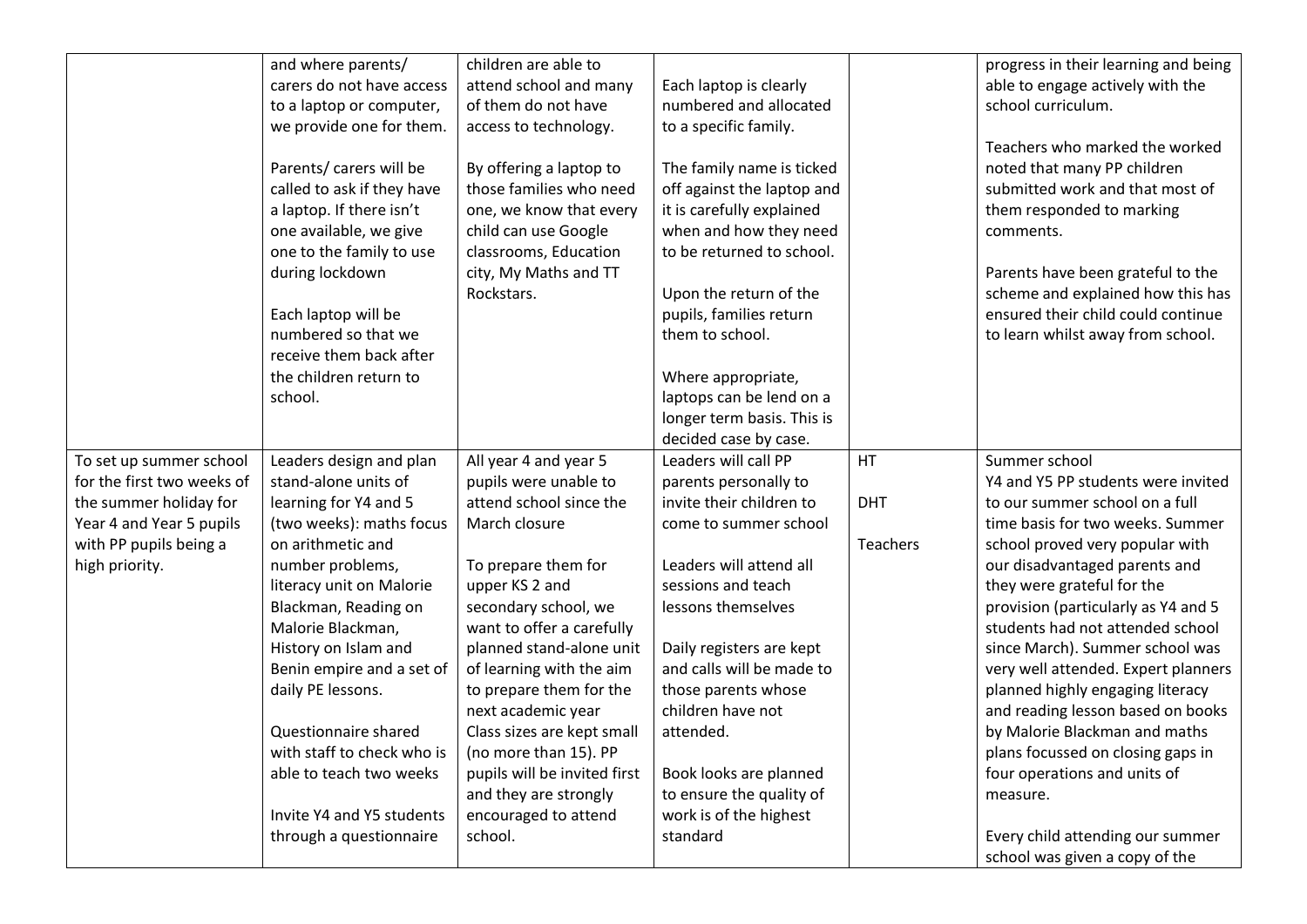|                     | Plan and prepare all                 | Parents will be given       | book. In the afternoon, pupils                                   |
|---------------------|--------------------------------------|-----------------------------|------------------------------------------------------------------|
|                     | resources, stationary                | feedback at collection      | created African and Islamic art and                              |
|                     | packs, risk assessments              | points about their          | learnt about the Benin Empire in                                 |
|                     | and fire policy                      | children's learning for the | History. Experienced teaching staff                              |
|                     |                                      | day.                        | taught lessons and pupil outcomes                                |
|                     | Leaders carefully check              |                             | show that children quickly picked                                |
|                     | attendance and impact of<br>sessions |                             | up skills and made strong progress<br>in subjects throughout the |
|                     |                                      |                             | duration of the school.                                          |
| Total budgeted cost |                                      |                             |                                                                  |
|                     |                                      |                             | <b>Online Learning</b>                                           |
|                     |                                      |                             | £2,350                                                           |
|                     |                                      |                             | <b>Literacy Books:</b>                                           |
|                     |                                      |                             | £1750                                                            |
|                     |                                      |                             | Home Learning - support<br>packs                                 |
|                     |                                      |                             | £1,300                                                           |
|                     |                                      |                             | PP Reception packs                                               |
|                     |                                      |                             | £500                                                             |
|                     |                                      |                             | <b>Gardening &amp; Growth</b><br>packs:                          |
|                     |                                      |                             | £480                                                             |
|                     |                                      |                             | <b>Laptops</b>                                                   |